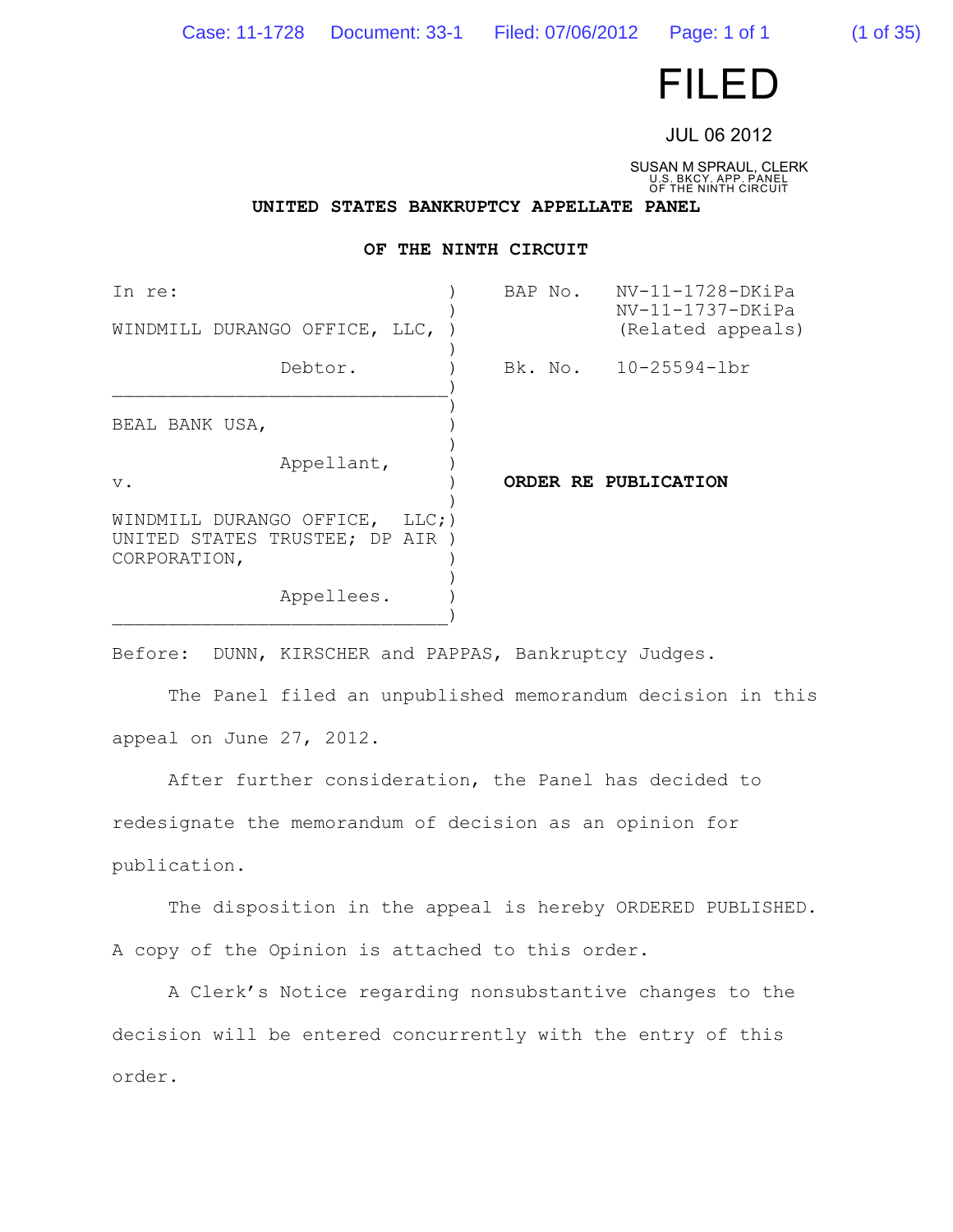|             | Case: 11-1728  Document: 33-2   Filed: 07/06/2012                               |                      | Page: 1 of 34                                                                                          | (2 of 35) |  |  |
|-------------|---------------------------------------------------------------------------------|----------------------|--------------------------------------------------------------------------------------------------------|-----------|--|--|
| $\mathbf 1$ | <b>ORDERED PUBLISHED</b>                                                        |                      | <b>JUN 27 2012</b>                                                                                     |           |  |  |
| 2           |                                                                                 |                      | SUSAN M SPRAUL, CLERK<br>U.S. BKCY. APP. PANEL<br>OF THE NINTH CIRCUIT                                 |           |  |  |
| 3           | UNITED STATES BANKRUPTCY APPELLATE PANEL                                        |                      |                                                                                                        |           |  |  |
| 4           |                                                                                 | OF THE NINTH CIRCUIT |                                                                                                        |           |  |  |
| 5           |                                                                                 |                      |                                                                                                        |           |  |  |
| 6           | In re:                                                                          | BAP No.              | $NV-11-1728-DKiPa$<br>$NV-11-1737-DKiPa$                                                               |           |  |  |
| 7           | WINDMILL DURANGO OFFICE, LLC,                                                   |                      | (Related appeals)                                                                                      |           |  |  |
| 8           | Debtor.                                                                         |                      | Bk. No. 10-25594-lbr                                                                                   |           |  |  |
| 9           | BEAL BANK USA,                                                                  |                      |                                                                                                        |           |  |  |
| 10          | Appellant,                                                                      |                      |                                                                                                        |           |  |  |
| 11          | $\mathbf v$ .                                                                   | OPINION              |                                                                                                        |           |  |  |
| 12<br>13    | WINDMILL DURANGO OFFICE, LLC;)<br>UNITED STATES TRUSTEE; DP AIR<br>CORPORATION, |                      |                                                                                                        |           |  |  |
| 14<br>15    | Appellees.                                                                      |                      |                                                                                                        |           |  |  |
| 16<br>17    | Arqued and Submitted on June 15, 2012                                           | at Las Vegas, Nevada |                                                                                                        |           |  |  |
| 18          | Filed - June 27, 2012<br>Ordered Published - July 6, 2012                       |                      |                                                                                                        |           |  |  |
| 19<br>20    | Appeal from the United States Bankruptcy Court<br>for the District of Nevada    |                      |                                                                                                        |           |  |  |
| 21          | Honorable Linda B. Riegle, Bankruptcy Judge, Presiding                          |                      |                                                                                                        |           |  |  |
| 22          |                                                                                 |                      |                                                                                                        |           |  |  |
| 23          | Appearances:                                                                    |                      | Jeffrey R. Sylvester of Sylvester & Polednak, Ltd.<br>arqued for Appellant Beal Bank USA. Shara Larson |           |  |  |
| 24          | Windmill Durango Office, LLC.                                                   |                      | of Marquis Aurbach Coffing argued for Appellee                                                         |           |  |  |
| 25          |                                                                                 |                      |                                                                                                        |           |  |  |
| 26          |                                                                                 |                      |                                                                                                        |           |  |  |
| 27          | Before:<br>DUNN, KIRSCHER and PAPPAS, Bankruptcy Judges.                        |                      |                                                                                                        |           |  |  |
| 28          |                                                                                 |                      |                                                                                                        |           |  |  |
|             |                                                                                 |                      |                                                                                                        |           |  |  |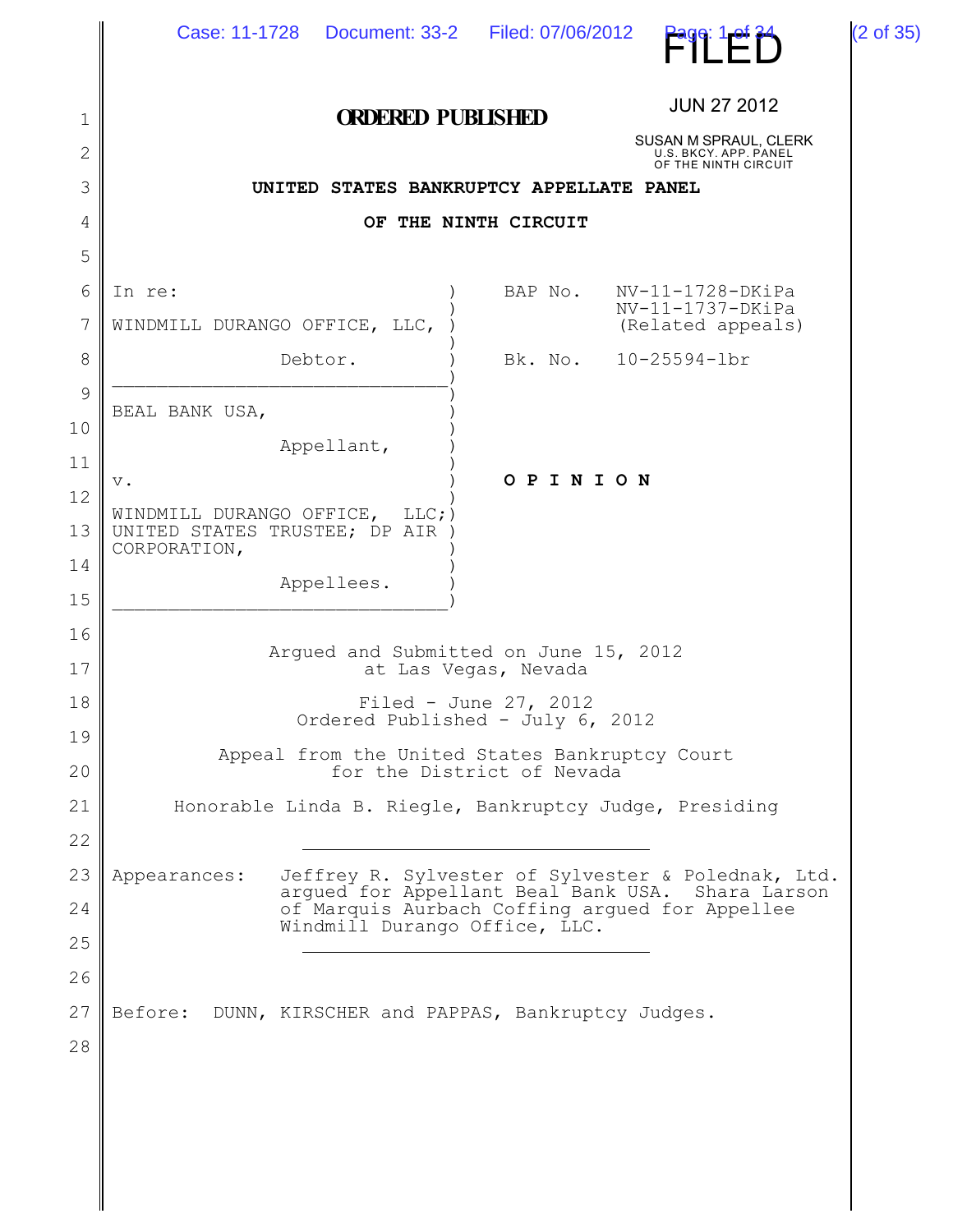1 DUNN, Bankruptcy Judge:

2 3 4 5 6 7 8 9 10 11 12 13 14 15 16 17 18 19 20 21 22 23 24 25 26 27 28  $1$  Unless otherwise indicated, all chapter, section and rule references are to the Bankruptcy Code, 11 U.S.C. §§ 101-1532, and to the Federal Rules of Bankruptcy Procedure, Rules 1001-9037.  $2$  Beal Bank has two related appeals before us: NV-11-1737 and NV-11-1728. The first appeal, NV-11-1737, involves the ballot order. The second appeal, NV-11-1728, involves the plan confirmation order. Beal Bank and the debtor submitted briefs and records in each appeal. We refer to Beal Bank's opening and reply briefs in the first appeal as "Appellant's Ballot Motion Opening Brief" and "Appellant's Ballot Motion Reply Brief," respectively. We refer to Beal Bank's opening and reply briefs in the second appeal as "Appellant's Plan Confirmation Opening Brief" and "Appellant's Plan Confirmation Reply Brief," respectively. We refer to the debtor's brief in the first appeal as "Appellee's Ballot Motion Brief." We refer to the debtor's brief in the second appeal as "Appellee's Plan Confirmation Brief." 2 Beal Bank USA ("Beal Bank") appeals two of the bankruptcy court's orders concerning the chapter 11 plan of the debtor, Windmill Durango Office,  $LLC.1$  Specifically, Beal Bank appeals the bankruptcy court's order ("ballot order") denying its motion to permit it to change a ballot accepting the debtor's chapter 11 plan ("ballot motion").<sup>2</sup> Beal Bank also appeals the bankruptcy court's order confirming the debtor's chapter 11 plan ("plan confirmation order") over Beal Bank's objection. We AFFIRM the bankruptcy court's rulings in both appeals. **FACTS** A. The debtor's prepetition history The debtor owns 4.49 acres of commercial real estate developed with a Class A office building ("real property"). The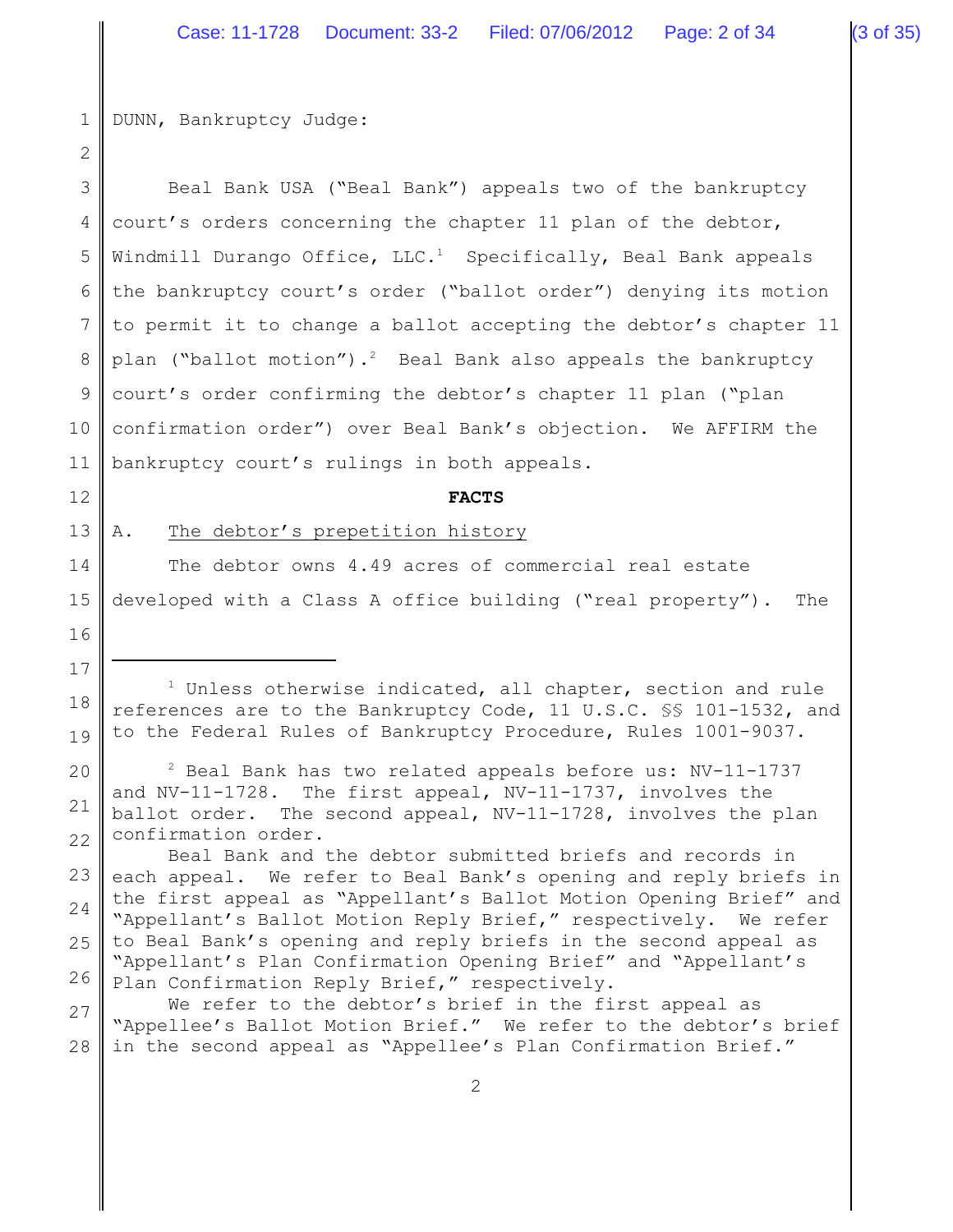1 real property is valued at \$18.99 million.

2 3 4 5 6 7 The debtor leases most of the office building space to Allegiant Air ("Allegiant").<sup>3</sup> Allegiant is a national airline company, running its corporate headquarters out of the leased office building space. It is the debtor's primary tenant, occupying 87% of the office building and providing 95% of the real property's revenue.

8 9 10 11 12 13 14 Under the lease, Allegiant pays a monthly rent of \$182,006.12, including common area maintenance expense ("CAM") and parking. Allegiant's lease began in April 2008 and ends in April 2018. Allegiant may exercise an option to terminate the lease in April 2015. According to the debtor, if Allegiant exercises this option, it must pay the debtor an estimated \$1.2 million cancellation fee.

15 16 17 18 19 The debtor purchased the real property prepetition through a loan with Community Bank of Nevada and Colonial Bank (collectively, "original lenders"). To document the loan, the debtor executed a promissory note in the original principal amount of \$16.5 million, secured against the real property.<sup>4</sup>

20 21 22 23 The original lenders later were closed down and placed into receivership with the FDIC. Until that time, the debtor was current on loan payments. The debtor tried to negotiate a purchase of the loan from the FDIC. During negotiations with the

25 26  $3$  The debtor also leases a small office space to  $1-800-$ Registry, which entered into a short-term lease with the debtor in October 2010.

24

27 28  $4$  The promissory note matured by its non-accelerated terms on December 26, 2011.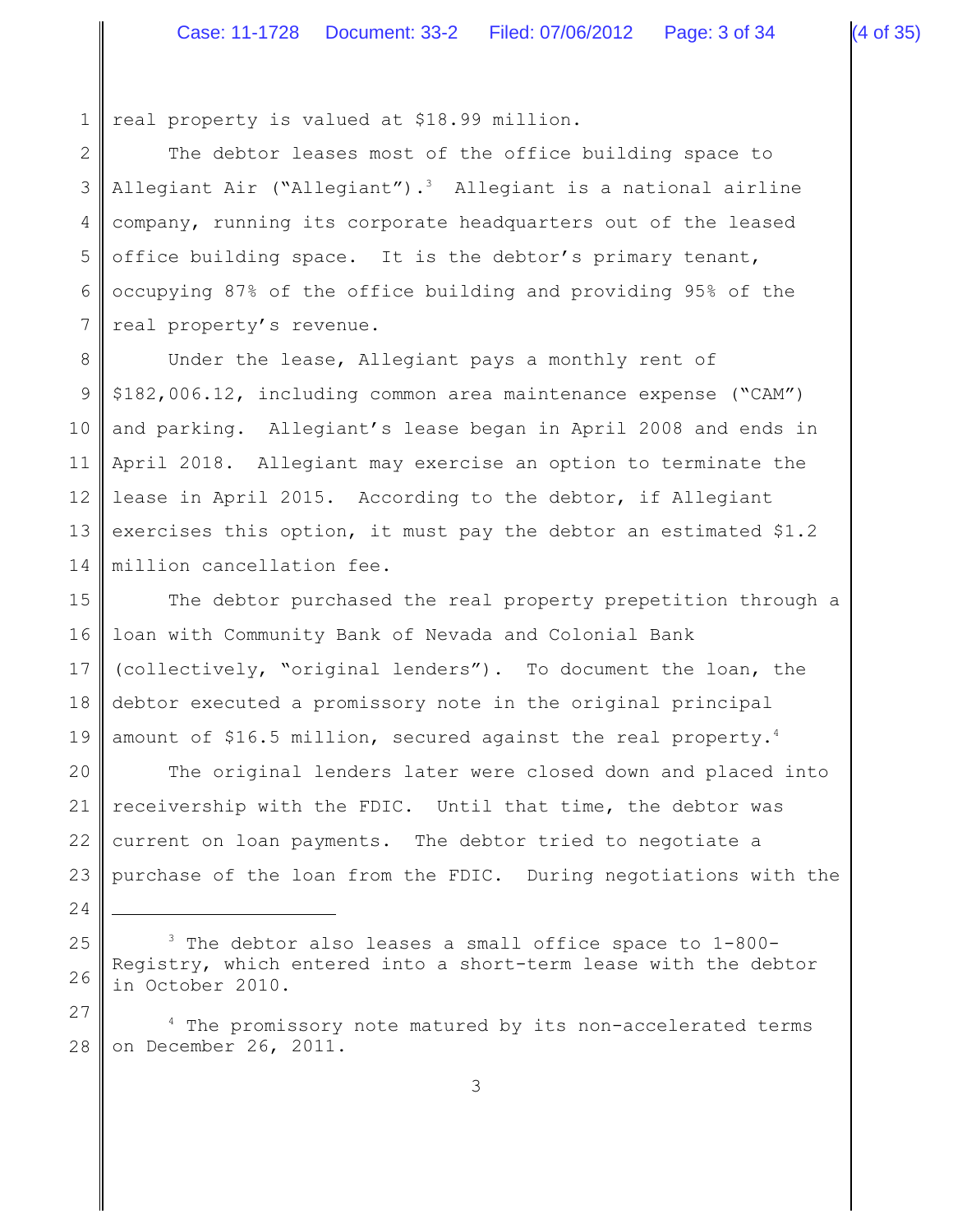1 2 FDIC, the debtor defaulted on the loan.<sup>5</sup> The FDIC ultimately sold the loan to Beal Bank.

3 4 5 6 7 On April 1, 2010, Beal Bank commenced a state court action against the debtor for breach of contract ("state court action"). It also sought and eventually obtained the appointment of a state court receiver. Beal Bank recorded a notice of default and election to sell on April 9, 2010.

8 B. The debtor's chapter 11 bankruptcy case

9

24

25

26

# 1. The changing kaleidoscope of unsecured claims

10 11 12 The debtor filed its single asset real estate chapter 11 bankruptcy petition on August 17, 2010. Windmill Durango, LP is the sole owner of the debtor.

13 14 15 16 17 The debtor scheduled \$1,121,261.11 in loans owed by Windmill Durango, LP, and \$168,000 in loans owed by Windmill Durango Office II, LLC as accounts receivable. It also scheduled \$99,844.79 in past due rent and CAMs owed by Allegiant as an account receivable.<sup>6</sup>

18 19 20 21 22 23 The debtor scheduled Beal Bank as its only secured creditor. The debtor initially reported a total of \$268,000 in unsecured nonpriority claims in its original Schedule F; Windmill Durango Office II, LLC held the largest unsecured nonpriority claim in the amount of \$265,000. The debtor specified the amount of only one other unsecured nonpriority claim: a \$3,000 business expense

 $5$  According to Beal Bank, the debtor failed to make payments from September 2009 to March 2010.

<sup>27</sup> 28  $6$  Allegiant's debt arose from a state court order requiring Allegiant to pay this amount to the receiver for the debtor's benefit.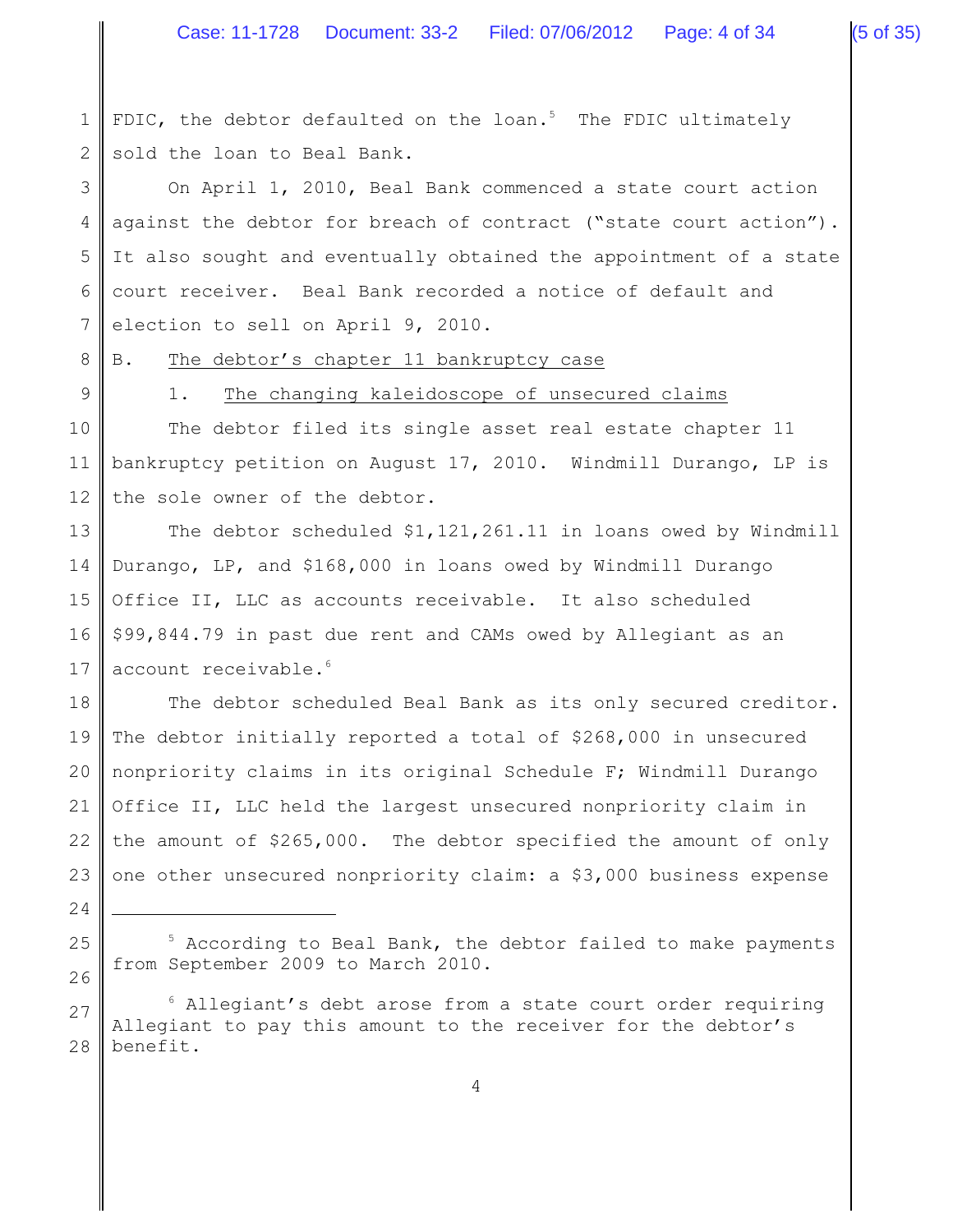1 2 3 4 5 6 owed to Green Thumb Maintenance. The debtor listed the remaining unsecured nonpriority claims in "unknown" amounts. The debtor named DP Air Corp. and Otis Elevator Company among the creditors holding unsecured nonpriority claims in unknown amounts. It also reported in its Schedule H executory contracts with DP Air Corp. and Otis Elevator Company.

7 8 9 10 11 12 13 14 15 16 The debtor amended its Schedule F three times over the course of its bankruptcy case.<sup>7</sup> In the first amended Schedule F, the debtor reduced Windmill Durango Office II, LLC's unsecured nonpriority claim to \$32,000. In the second amended Schedule F, the debtor listed Marquis & Aurbach with a \$6,835.02 unsecured nonpriority claim for prepetition attorney fees incurred in the state court action. In the third amended Schedule F, the debtor listed John Benedict, Esq. ("Benedict") with a \$1,520 unsecured nonpriority claim for prepetition attorney fees incurred from representing the receiver in the state court action.

17 18 19 20 21 22 23 24 The deadline for general creditors to file proofs of claim was January 5, 2011 ("claims bar date"). Otis Elevator Company, DP Air Corp., Marquis & Aurbach and Benedict filed proofs of claim, all of which were unsecured nonpriority claims based on services performed for the debtor. Otis Elevator Company and DP Air Corp. timely filed their proofs of claim. The two remaining creditors filed their proofs of claim some weeks after the claims bar date; Marquis & Aurbach filed its proof of claim

- 25
- 26
- 27

 $^7$  The debtor filed the first amended Schedule F on September 23, 2010 (docket no. 40), the second amended Schedule F on February 3, 2011 (docket no. 89) and the third amended Schedule F on March 24, 2011 (docket no. 125).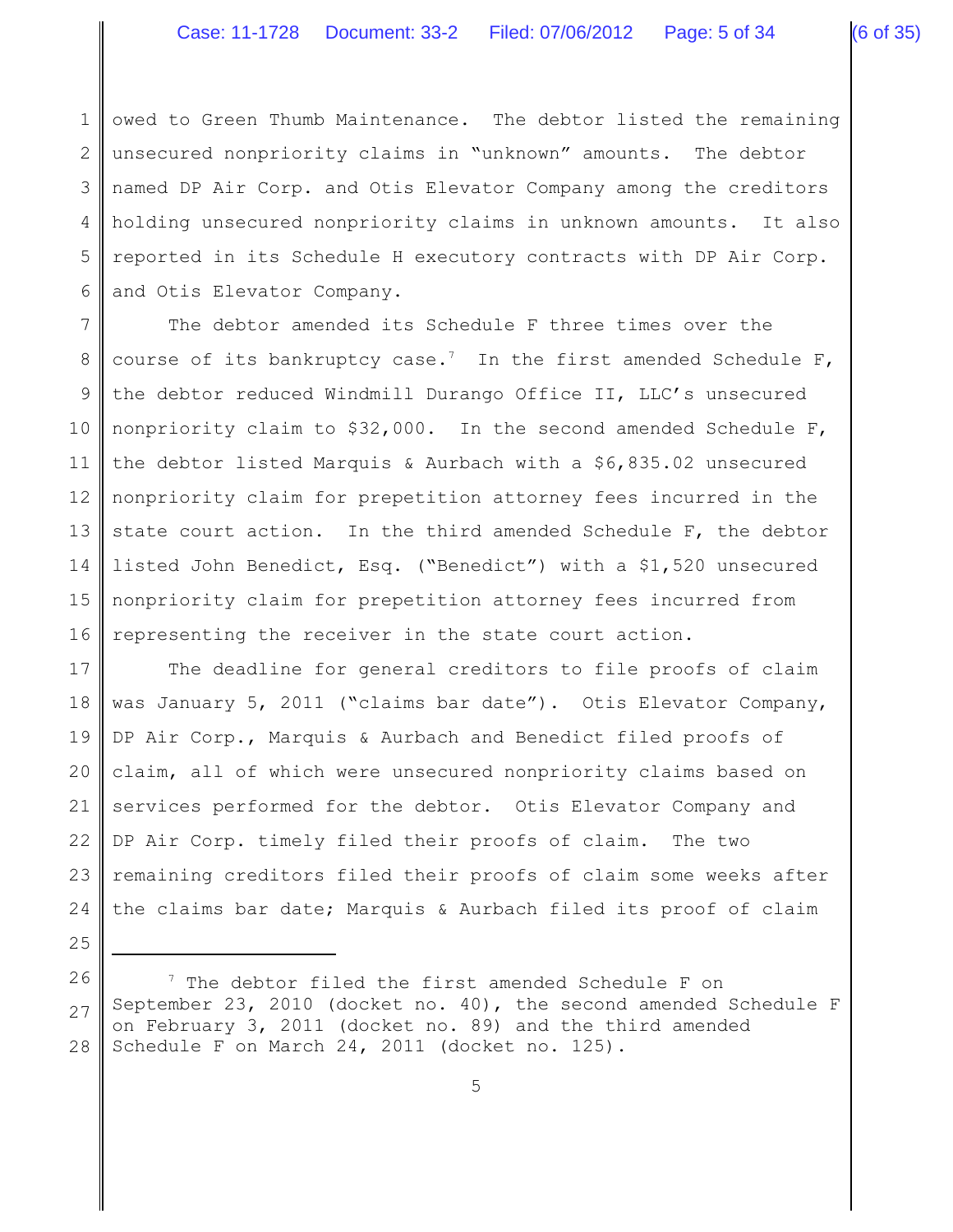1 2 3 on March 1, 2011, and Benedict filed his original proof of claim on March 21, 2011, and his amended proof of claim on April 1, 2011.

4 5 6 7 8 9 10 The total amount of the unsecured nonpriority claims filed was \$14,673.12. Otis Elevator Company filed two proofs of claim; the first was in the amount of \$1,500 and the second was in the amount of \$648.59. DP Air Corp.'s proof of claim was in the amount of \$4,506.20. Marquis & Aurbach's proof of claim was in the amount of \$6,498.33. Benedict's proof of claim was in the amount of  $$1,520.^8$ 

11

### 2. The debtor's disclosure statement

12 13 14 15 16 The debtor filed its original disclosure statement and plan on January 26, 2011. An amended disclosure statement and amended plan were filed on March 16, 2011. Although Beal Bank objected to the original disclosure statement, it did not object to the amended disclosure statement.

17 18 19 20 21 22 Under the amended disclosure statement, the debtor placed Beal Bank into Class 1 and the unsecured nonpriority creditors into Class 3. It estimated Beal Bank's total secured claim to be \$16,188,110.62. It believed that the real property had \$3 million in equity based on an appraised value of \$19.4 million. $9$  The debtor pointed out that Beal Bank never

23 24

25

26 27 28  $9$  The debtor stated in the amended disclosure statement that the real property was valued at \$19.4 million. In the third amended plan filed on December 19, 2011, see infra n. 11, the (continued...)

 $8$  Benedict filed two proofs of claim, claim no. 6 and claim no. 7. Claim no. 7 amended claim no. 6.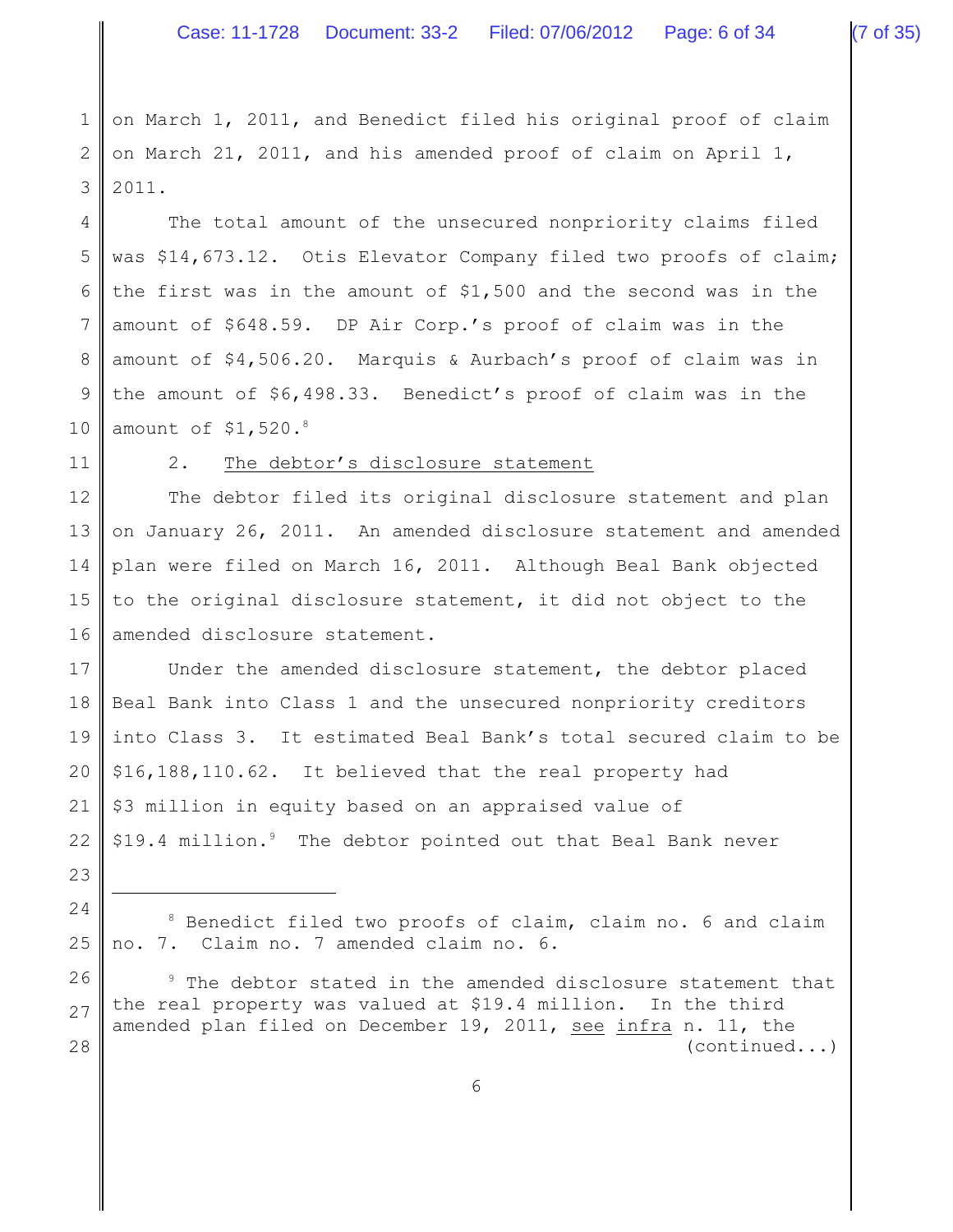1 2 3 disputed the appraised value of the real property. It further noted that Beal Bank was over-secured, given the appraised value of the real property and the amount of its secured claim.

4 5 6 7 8 9 The debtor proposed paying Beal Bank a total principal amount of \$16,188,100.62, fully amortized over 30 years with 2.75% interest. It proposed paying \$66,086.53 per month, with the balance of the unpaid principal of \$12,189,347.85 due and payable in ten years. The debtor would make a final balloon payment on the unpaid principal balance.

10 11 12 13 14 15 The debtor intended to refinance or sell the real property in order to make the proposed balloon payment. It believed that the real property's value would increase over ten years. Even if the real property's value remained the same, the debtor estimated that there would be 40% in equity built up at the end of the plan's ten-year term.

16 17 18 The debtor also proposed to pay 100% of the allowed claims of the unsecured nonpriority creditors without interest ninety days after entry of the plan confirmation order.

19 20 21 22 23 24 Following hearings on March 9, 2011, and March 30, 2011, the bankruptcy court entered an order approving the amended disclosure statement ("disclosure statement order") on April 5, 2011. The bankruptcy court set May 31, 2011, as the deadline by which creditors were required to submit their ballots accepting

 $9$ (...continued)

25

<sup>26</sup> 27 28 debtor iterated this value. At the December 13, 2011 hearing, the bankruptcy court found that the real property was "worth as all concede at a minimum of \$18.99 million." Tr. of December 13, 2011 hr'g, 5:18-19.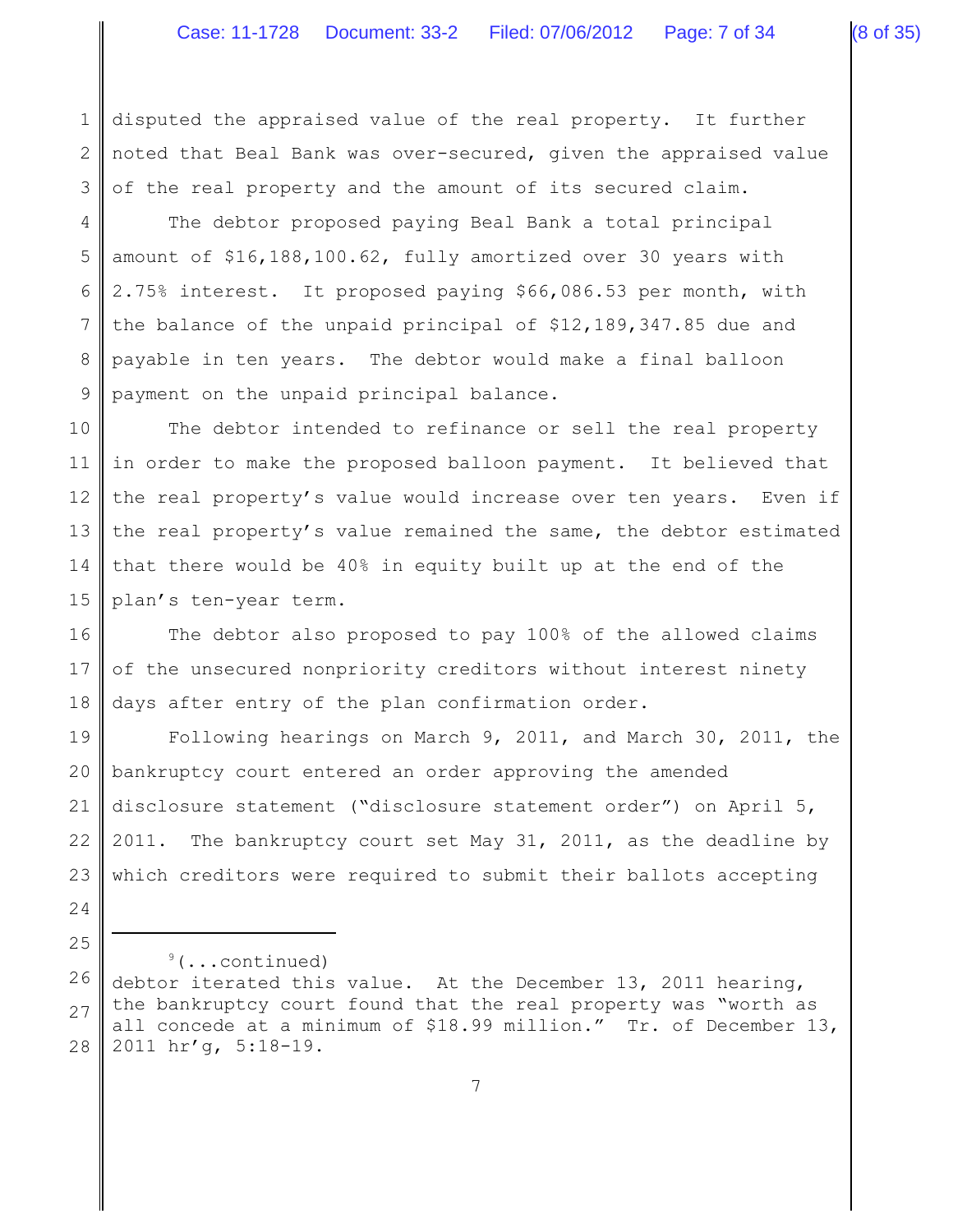1 or rejecting the plan ("ballot deadline").

2

# 3. Beal Bank's ballot motion

3 4 5 6 7 Beal Bank, Marquis & Aurbach and Benedict timely submitted their ballots. Beal Bank voted to reject the plan, but Marquis & Aurbach and Benedict voted to accept the plan. Two and a half weeks before the ballot deadline, Otis Elevator Company and DP Air Corp. withdrew their respective proofs of claim.<sup>10</sup>

8 9 10 11 12 One week before the ballot deadline, Beal Bank filed an "Unconditional Transfer and Assignment of Claim After Proof of Claim Filed" ("claim transfer"). Beal Bank disclosed in the claim transfer that Benedict assigned his claim to Beal Bank in exchange for \$1,250.

13 14 15 16 17 Three days after filing the claim transfer, Beal Bank filed the ballot motion. In the ballot motion, it sought the bankruptcy court's permission to withdraw Benedict's vote accepting the plan and submit a substitute ballot rejecting the plan under Rule 3018(a).

18 19 20 21 22 23 24 Beal Bank admitted that it purchased Benedict's claim in order to block plan confirmation, as the debtor was seeking cramdown under  $\S$  1129(b)(2)(B). It noted that if the bankruptcy court allowed Beal Bank to withdraw Benedict's ballot and change the vote, the debtor could not use cramdown under the plan, as it would have no consenting impaired class as required under  $$1129(a)(10).$ 

26

25

Beal Bank averred that its purchase of Benedict's claim as a

27 28  $10$  Otis Elevator Company withdrew its proof of claim on May 10, 2011, and DP Air Corp. withdrew its proof of claim on May 13, 2011.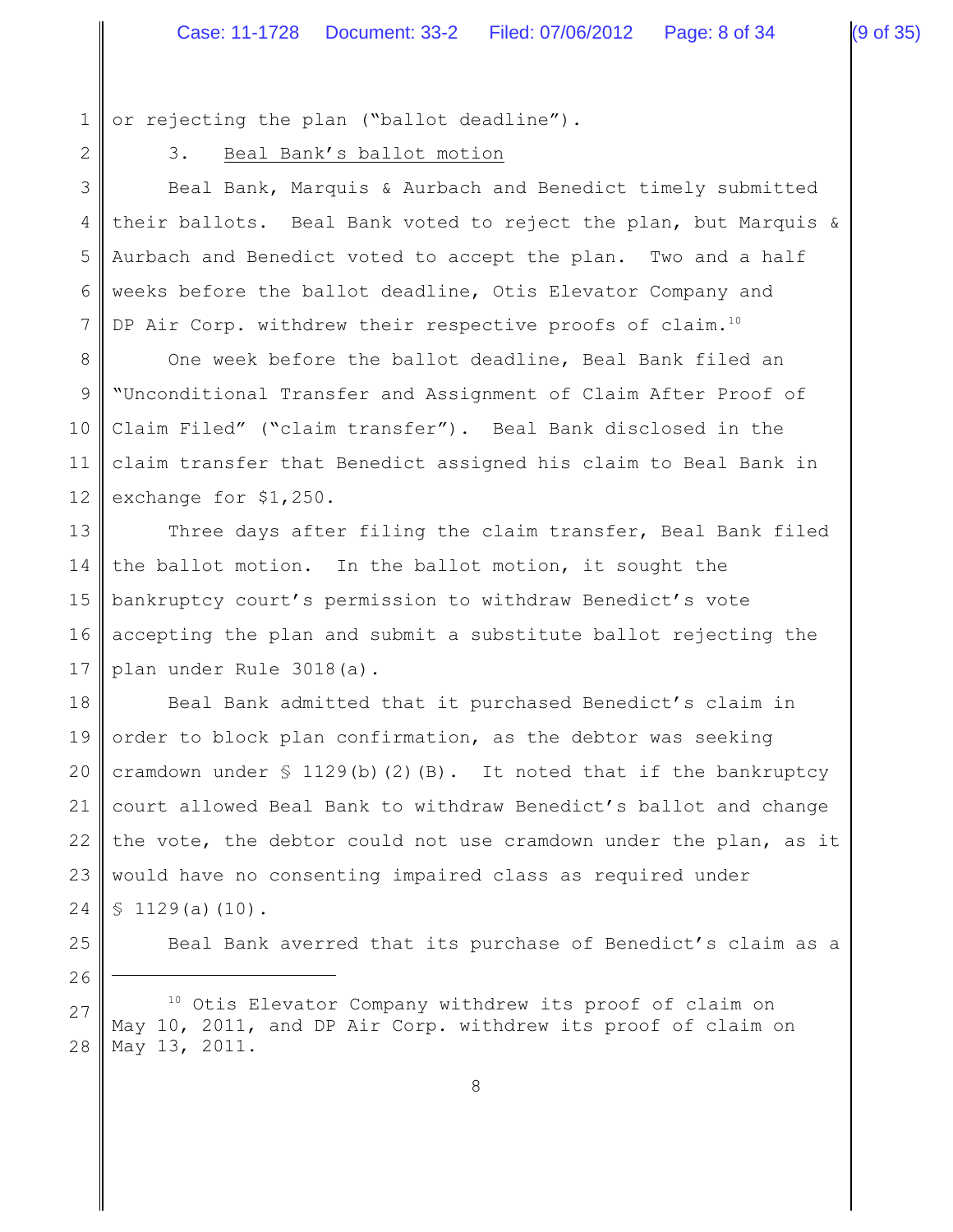1 2 3 4 5 6 means to block plan confirmation did not constitute bad faith. It asserted that it had no improper motivation in wanting to withdraw Benedict's ballot voting to accept the plan. Rather, Beal Bank simply wanted to protect its own claim. It also pointed out that it sought to withdraw Benedict's ballot and change the vote before the ballot deadline.

7 8 9 10 11 12 13 14 The debtor opposed the ballot motion, arguing that Beal Bank failed to satisfy Rule 3018(a). Rule 3018(a) requires that a creditor must show cause to change or withdraw an acceptance or rejection of the plan. The debtor contended that Beal Bank failed to show cause for withdrawing acceptance of the second amended plan. Instead, Beal Bank merely stated that it was trying to protect its interest and that it was making the change before the ballot deadline.

15 16 17 18 19 20 21 22 23 24 25 26 27 28 The debtor cited In re Kellogg Square P'ship, 160 B.R. 332 (Bankr. D. Minn. 1993), for the proposition that a bankruptcy court usually allows a creditor to change its vote as long as the creditor's reason for the change is not improperly motivated. If the creditor's proposed change is challenged, it must demonstrate the propriety of the change. According to the debtor, in Kellogg Square P'ship, the bankruptcy court determined that where an entity acquires a creditor's claim after the creditor voted to accept or reject the plan, the assigning creditor's "evidenced commitment to that specific participation in the case is a permanent, binding limitation on the transferred claim." Id. at 335. Here, Beal Bank did not provide any evidence indicating that Benedict's vote accepting the second amended plan was contrary to his true intention.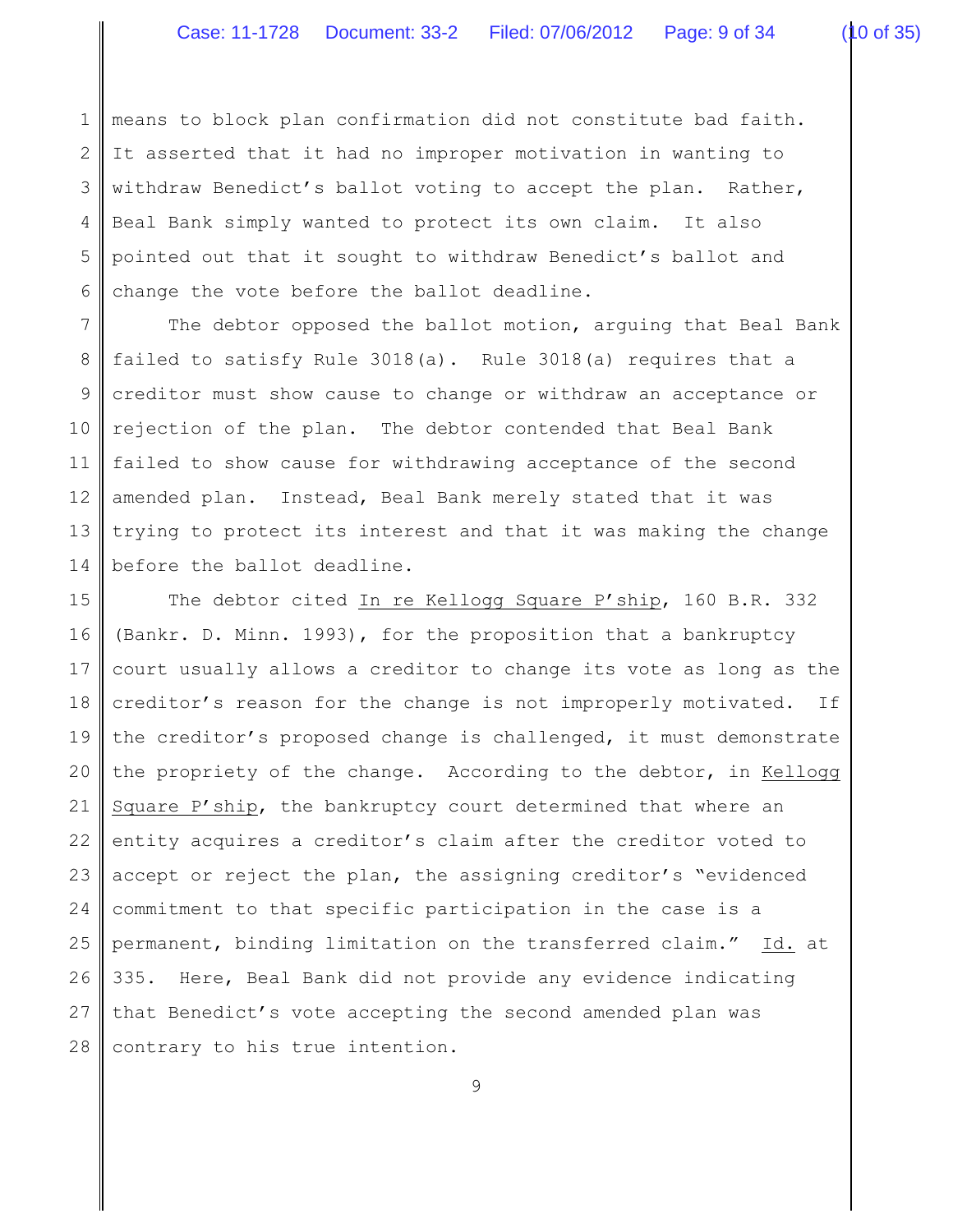1 2 3 4 5 6 7 8 9 10 11 12 13 At the June 13, 2011 hearing on the ballot motion, Beal Bank again admitted that it sought to change Benedict's vote "so it could block confirmation inasmuch as the debtor would not be able to meet the numerosity requirements to have a consenting impaired class." Tr. of June 13, 2011 hr'g, 5:11-14. See also Tr. of June 13, 2011 hr'g, 6:8-10. It also admitted that it knew that Benedict had voted to accept the second amended plan at the time it purchased his claim and that it had purchased Benedict's claim after he voted. Beal Bank claimed, however, that there was nothing "untoward . . . in its efforts to obtain a blocking vote." Tr. of June 13, 2011 hr'g, 6:11-12. Beal Bank argued that simply because its purpose in changing the vote was selfmotivated did not mean that it was improperly motivated.

14 15 16 17 18 19 20 21 22 23 24 25 Quoting Kellogg Square P'ship, Beal Bank further contended that "creditors should be given the full benefit of the right of franchise under Chapter 11 so long as it complied in the first instance with the ministerial rules governing that exercise." Tr. of June 13, 2011 hr'g, 15:13-15. Benedict complied with the disclosure statement order by timely casting his vote, so he should be given the full benefit of his right of franchise to change his vote, especially if he did so before the ballot deadline. Beal Bank argued that the fact that Benedict assigned his claim to Beal Bank was of no import. As successor-ininterest, Beal Bank also should be able to exercise the right of franchise to change the vote accepting the second amended plan.

26 27 28 The bankruptcy court denied Beal Bank's ballot motion, determining that Beal Bank did not show cause for changing or withdrawing Benedict's vote. It opined that cause "can't merely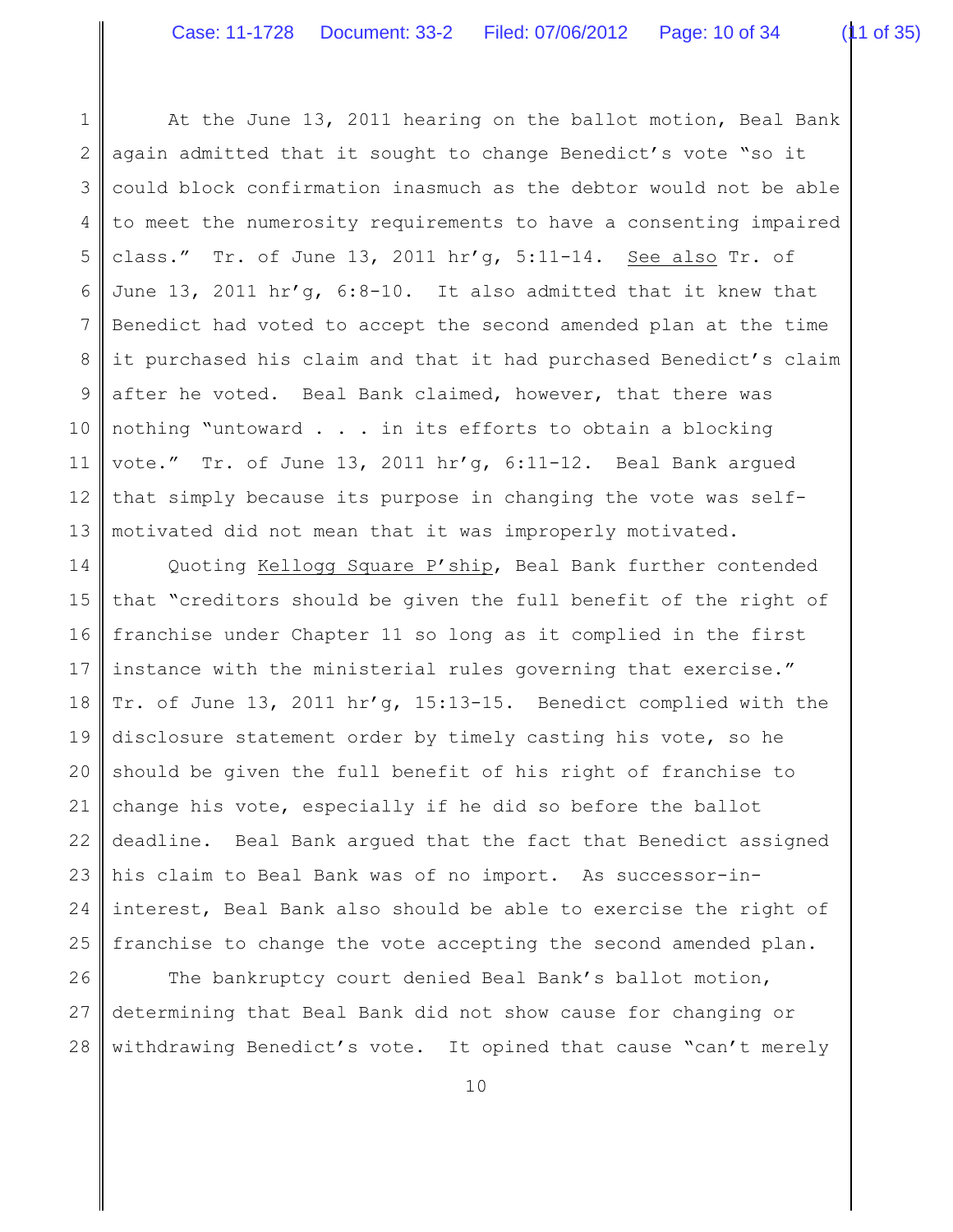1 2 3 4 5 6 7 8 9 10 11 be I want to change my mind or else why [did Rule 3018(a)] use the word 'cause'?" Tr. of June 13, 2011 hr'g, 16:17-18. See also Tr. of June 13, 2011 hr'g, 16:21-23 ("cause include[d] something other than I've changed my mind or else you don't need the word 'cause' [in Rule 3018(a)]."). The bankruptcy court determined that cause could not "be shown by the fact that [Beal Bank] want[ed] to block confirmation." Tr. of June 13, 2011 hr'g, 20:7-8. The bankruptcy court opined that it was not "appropriate [for creditors] to wait 'til the plans [were] balloted and then decide what claims [they were] going to buy." Tr. of June 13, 2011 hr'g, 20:9-10.

12 13 14 15 The bankruptcy court moreover reasoned that "it [did] the process violence by the buying of a claim to specifically block confirmation after [the balloting was done]." Tr. of June 13, 2011 hr'g, 20:21-24, 21:3-4.

16 17 18 19 The bankruptcy court entered the ballot order, which incorporated the fact findings and legal conclusions orally made on the record at the June 13, 2011 hearing. Beal Bank timely appealed the ballot order.

20

23

24

## 4. The debtor's plan confirmation

21 22 The debtor filed its second amended plan on April  $6, 2011.^{11}$ The second amended plan repeated the terms set forth in the

25 26 27 28  $11$  The debtor titled the second amended plan as "Windmill Durango Office, LLC's [Proposed] Chapter 11 Plan of Reorganization." It filed a third amended plan on December 19, 2011, following hearings on July 7, 2011, and December 13, 2011. The debtor titled the third amended plan as "Windmill Durango Office, LLC's Second Amended Chapter 11 Plan of Reorganization."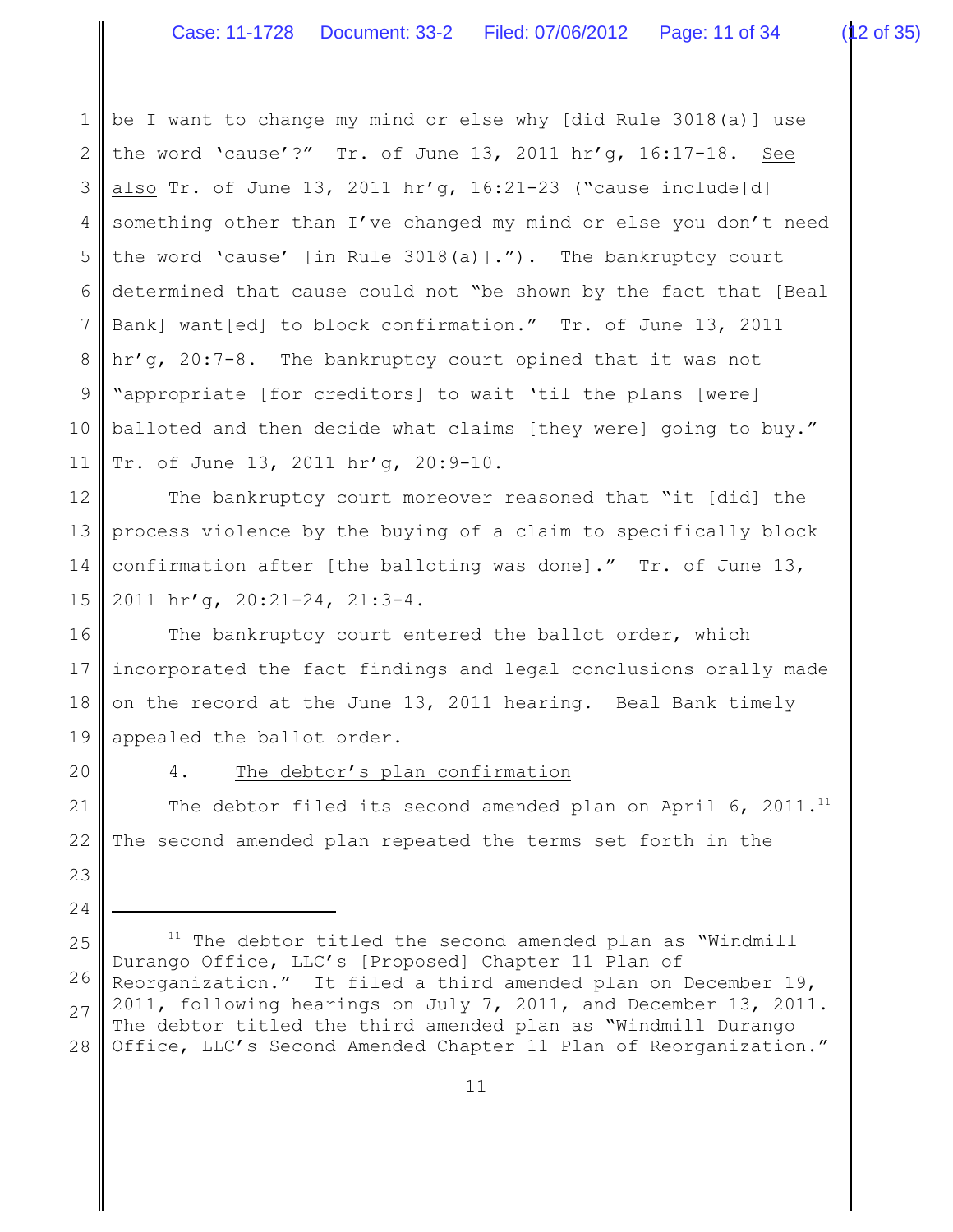1 amended disclosure statement.<sup>12</sup>

24

25

2 3 4 5 6 7 8 9 10 11 12 13 14 15 16 17 18 19 20 21 Beal Bank objected to the second amended plan ("plan objection"), arguing that the debtor did not satisfy the requirements of  $\frac{129}{a}$  and (b). It noted that the debtor proposed a nonconsensual cramdown plan, which required the debtor to satisfy all applicable elements of  $\frac{129}{a}$  and (b). It contended that the debtor failed to satisfy §§ 1129(a)(10) and 1126(c) which require at least one impaired class to accept the plan and for that impaired class to accept a plan by creditors holding 2/3 in the allowed claim amount and more than 1/2 in the number of allowed claims. It pointed out that the debtor only had two impaired classes: Beal Bank formed one impaired class and Maquis & Aurbach and Benedict formed the other impaired class ("unsecured nonpriority creditor class"). Beal Bank voted to reject the second amended plan. It also acquired Benedict's claim "for the express purpose of controlling the unsecured class vote." Thus, even if Marquis & Aurbach voted to accept the plan, Beal Bank argued, the debtor did not have the requisite number of consenting creditors under  $\S$  1126(c). Without a consenting impaired class, the debtor could not use the cramdown provisions of § 1129(b) to confirm its second amended plan.

22 23 Beal Bank contended that the debtor also failed to satisfy § 1129(a)(3) because it did not file the second amended plan in

<sup>26</sup> 27 28  $12$  Beal Bank filed a proof of claim in the amount of \$16,979,353. At the time of plan confirmation, it contended the amount of its secured claim was \$17,404,669.85. The debtor countered that the amount of Beal Bank's secured claim was \$16,188,110.62.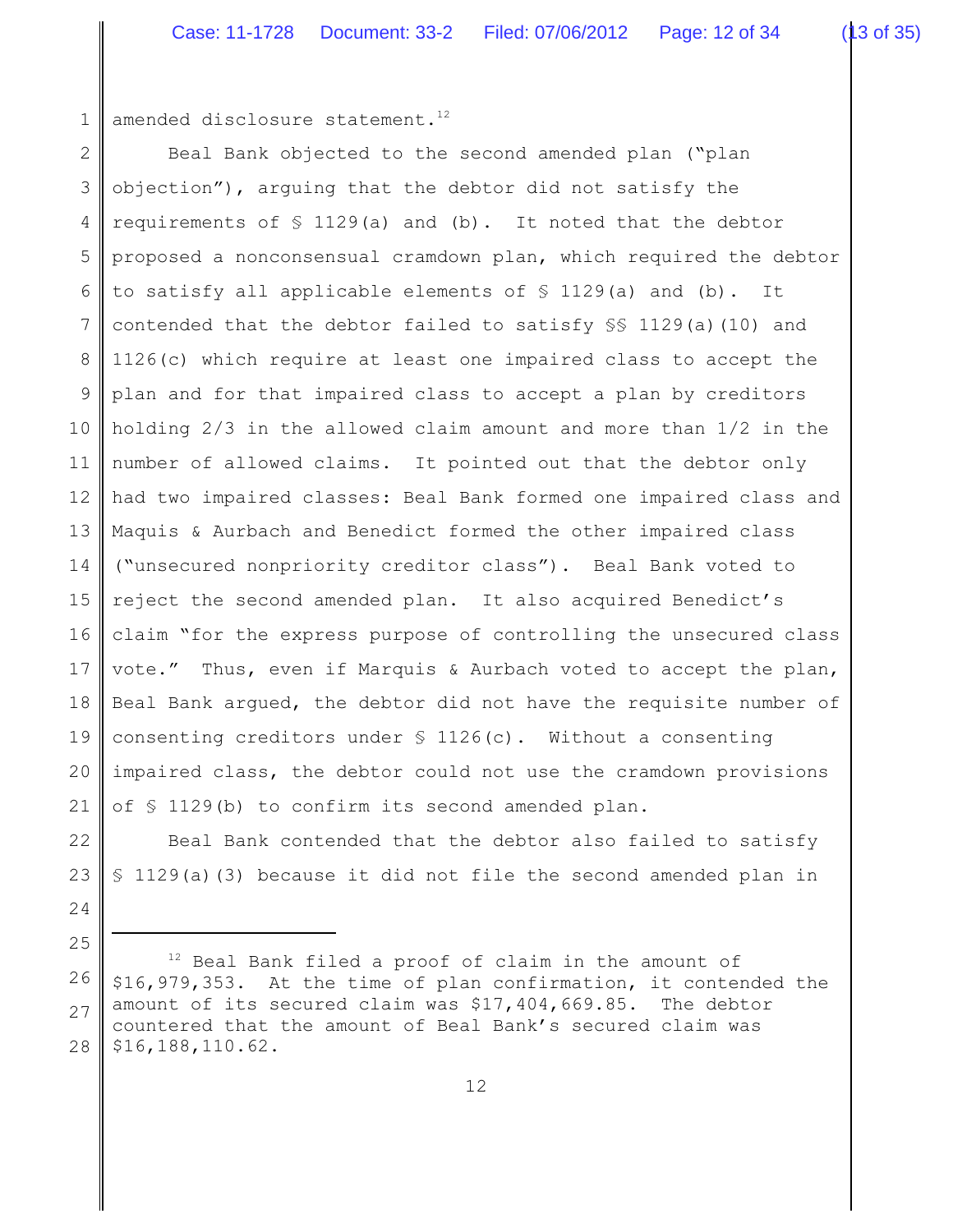1 2 3 4 5 6 7 8 9 good faith, as it artificially impaired the unsecured nonpriority creditor class. Although the claims of the unsecured nonpriority creditor class only totaled \$8,018.33 and sufficient operating cash was available to pay them, the debtor nonetheless proposed to pay the unsecured nonpriority creditor class without interest after ninety days. Beal Bank contended that the debtor purposely impaired the unsecured nonpriority creditor class to force the second amended plan upon Beal Bank, the only truly impaired creditor.

10 11 12 13 14 15 16 17 18 Beal Bank also objected to the proposed interest rate to be paid on its secured claim as it did not provide sufficient value. Under Till v. SCS Creditor Corp., 541 U.S. 465 (2004), the appropriate rate of interest is the prime rate plus a 1% to 3% adjustment for risk factors. Here, the debtor proposed paying Beal Bank 2.75% interest on its secured claim, even though the prime rate of interest was 3.25% at the time. The interest rate proposed by the debtor therefore fell below the minimum established by Till.

19 20 21 22 23 24 25 26 27 28 Beal Bank further argued that the debtor's second amended plan was not feasible as required under  $\S$  1129(a)(11). The debtor primarily relied on the rental income from its lease with Allegiant to fund the second amended plan. If Allegiant exercised its option to terminate the lease early, the debtor would be unable to continue business operations and fund the second amended plan. Beal Bank moreover questioned the debtor's ability to make the proposed balloon payment in ten years, given that the debtor did not provide any information regarding the probability of refinancing.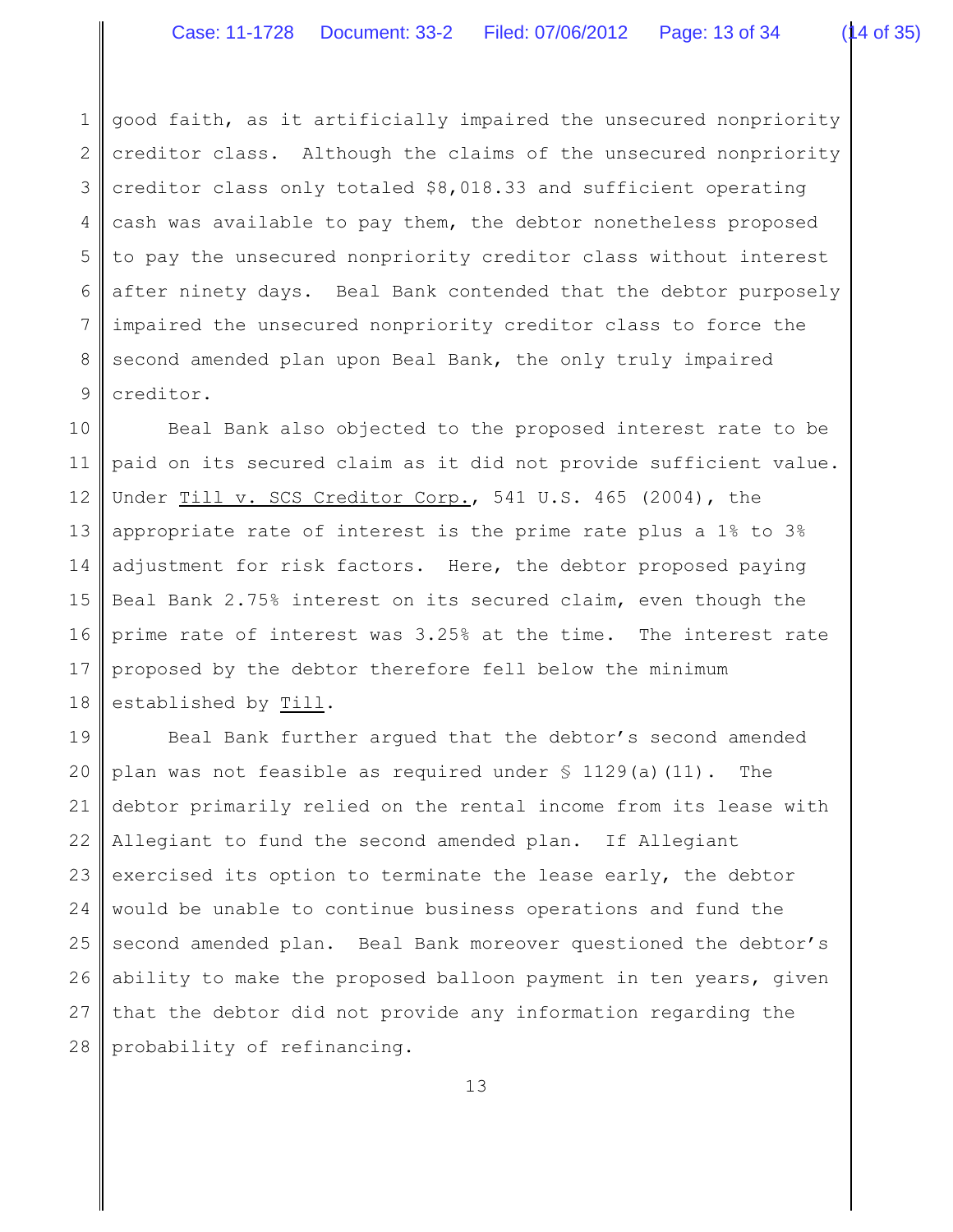1 2 3 4 The debtor filed its ballot summary on June 14, 2011. It reported that the sole creditor in class 1, Beal Bank, voted to reject the second amended plan. The debtor further reported that both Marquis & Aurbach and Benedict voted to accept the plan.

5 6 7 8 9 10 The debtor also filed a reply to Beal Bank's plan objection. It noted in its reply that it would amend the plan to provide an appropriate rate of interest consistent with its expert witness testimony, to the extent that the bankruptcy court found that the proposed interest rate on Beal Bank's secured claim was inappropriate for cramdown purposes.

11 12 13 14 15 16 17 18 19 The debtor argued that it did not file the second amended plan in bad faith because it had economic and business justifications for not paying the unsecured nonpriority creditors preconfirmation. It claimed that it needed to have significant cash reserves to maintain Allegiant's office space, as Allegiant required the office space to be fully functional 24 hours a day, 7 days a week. It also needed significant cash reserves to pay for any maintenance and repair for the office building's equipment and utilities.

20 21 22 23 The debtor further explained it needed cash reserves following tax season and any CAM reconciliation disputes with Allegiant. It also needed cash reserves to make any tenant improvements, should it secure a new tenant.

24 25 26 27 28 The debtor pointed out that Beal Bank would receive substantially more through the second amended plan than through any other available alternative. Under the second amended plan, Beal Bank would receive deferred cash payments totaling the allowed amount of its claim plus interest while retaining its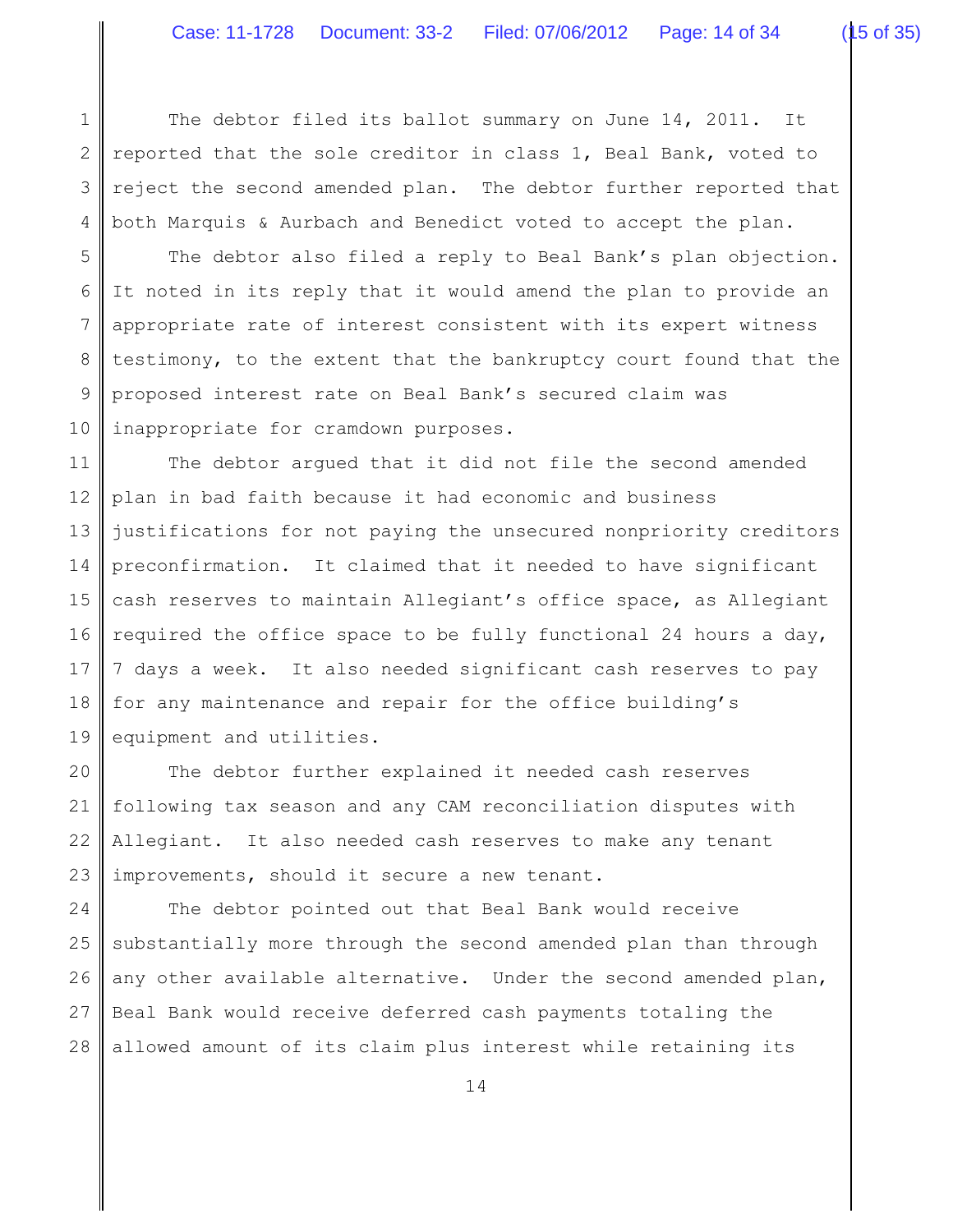1 lien on the real property.

2 3 4 5 6 7 8 As to Beal Bank's argument regarding feasibility, the debtor purposely chose to pay \$66,086 per month to Beal Bank so it could save the difference between its monthly operating budget and the monthly rents to continue funding the plan in the event Allegiant terminated its lease early. As noted above, the debtor would be entitled to a \$1.2 million cancellation fee if Allegiant terminated the lease early.

9 10 11 12 13 14 The debtor also anticipated that in ten years, the real property would be encumbered by less debt, the economy would have improved, and the real property's value would have increased. Even if the real property's value remained stagnant, approximately 35 to 40% of the real property's value would provide an equity cushion for the debtor.

15 16 17 18 19 20 21 22 23 With respect to Beal Bank's argument regarding the proposed interest rate on its secured claim, the debtor offered to adjust it to 4.25%. It revealed that, in light of the ballots submitted and objections filed, its expert witness, Kenneth Funsten ("Funsten") believed that the second amended plan should be assessed under Till. Even at the 2.75% interest rate, the second amended plan proposed to pay Beal Bank over \$20 million in principal and interest over ten years, which exceeded the present value of Beal Bank's secured claim.

24 25 26 27 28 Two days before the July 7, 2011 evidentiary hearing on the second amended plan ("evidentiary hearing"), the debtor and Beal Bank filed a joint pretrial statement (docket no. 222). In the joint pretrial statement, the debtor and Beal Bank presented the following issues to be determined by the bankruptcy court at the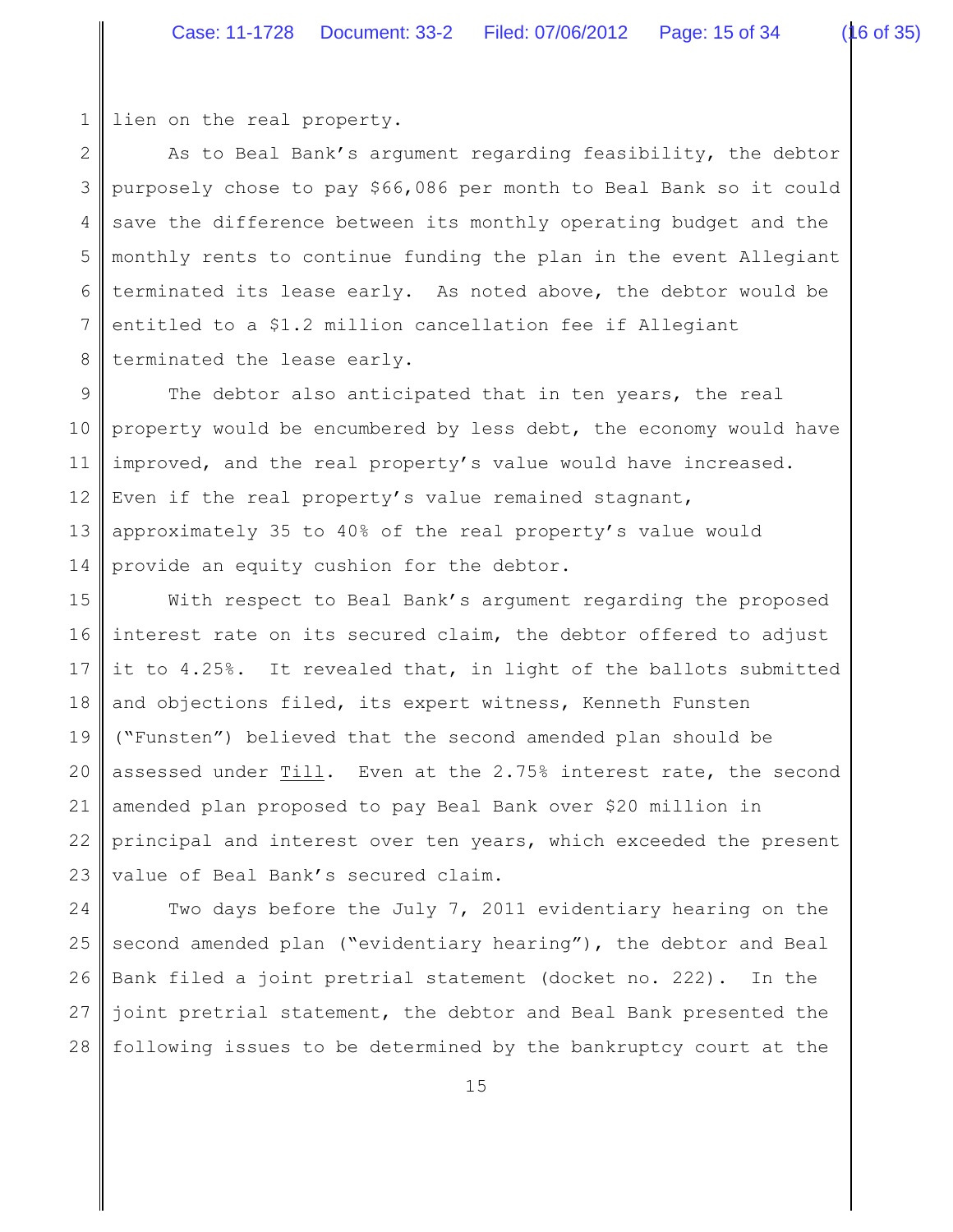1 2 3 4 5 6 7 evidentiary hearing: (1) whether an impaired class existed with a genuine interest to consent to the second amended plan; (2) whether the debtor filed the second amended plan in good faith; (3) whether the second amended plan sets forth the appropriate interest rate on Beal Bank's secured claim for the purposes of cramdown; and (4) whether the second amended plan was feasible.

8 9 10 11 12 13 14 15 16 At the start of the evidentiary hearing, the bankruptcy court found that at least one impaired class (i.e., class 3, the unsecured nonpriority creditor class) had accepted the debtor's second amended plan. Relying on Conn. Gen. Life Ins. Co. v. Hotel Assocs. of Tucson (In re Hotel Assocs. of Tucson), 165 B.R. 470 (9th Cir. BAP 1994), it held that the debtor satisfied the requirement of  $\frac{129}{a}$ (a)(10), though it acknowledged that the issue of class gerrymandering might be relevant to the issue of good faith under § 1129(a)(3).

17 18 19 20 21 22 23 The bankruptcy court heard testimony from various witnesses, including the debtor's expert witnesses, on the appropriate interest rate to be paid on Beal Bank's secured claim and the value of the real property. During the evidentiary hearing, the bankruptcy court emphasized that the second amended plan's feasibility depended on a determination of the appropriate interest rate to be paid on Beal Bank's secured claim.

24 25 26 27 28 At the end of the evidentiary hearing, the bankruptcy court asked the parties to submit supplemental briefs as to the second amended plan's feasibility. The parties were to include calculations of the potential monthly payment amounts and the balloon payment amount, based on the interest rates and the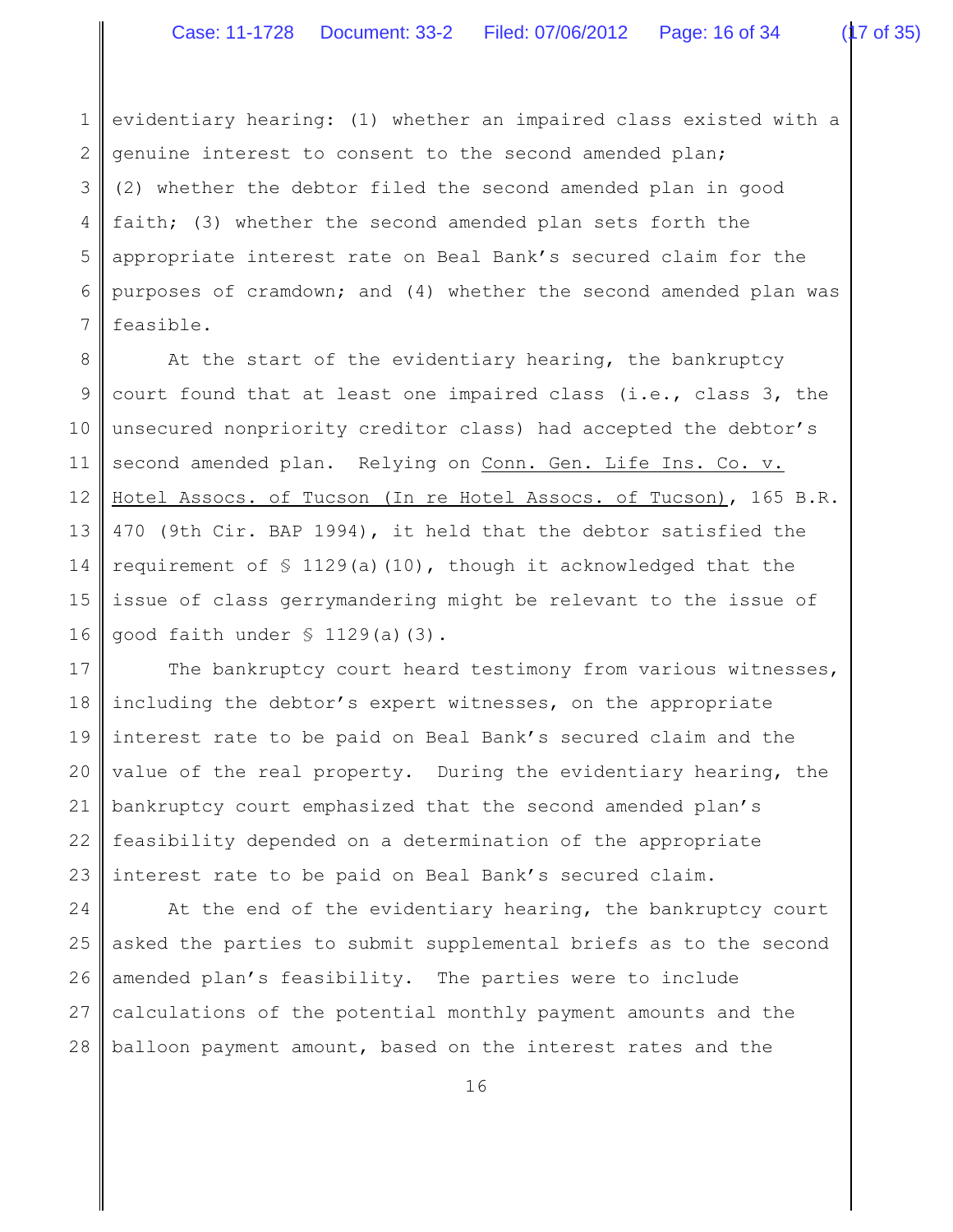1 2 3 amounts of Beal Bank's secured claim as advanced by each of the parties. The debtor and Beal Bank both filed their supplemental briefs on September 19, 2011 (docket nos. 254 and 255).<sup>13</sup>

4 5 6 7 8 9 10 11 12 13 14 15 16 17 18 The debtor contended in its supplemental brief that the second amended plan was feasible if the bankruptcy court accepted any of the interest rates proposed by the debtor. The debtor claimed that the appropriate interest rate was 4.25%, the Till build-up rate. But even at the highest interest rate of 4.79%, the blended rate, or at 4.52%, the average of the Till build-up rate and the blended rate, the debtor's second amended plan still was feasible. Applying any of these interest rates to the higher claim amount of \$17,404,669.85 asserted by Beal Bank, the debtor noted that the calculated monthly payments were close to the \$88,047 monthly adequate protection payment it had been making to Beal Bank over the course of the bankruptcy case. The debtor calculated that the monthly payment to Beal Bank would be \$85,620.51 at the 4.25% interest rate, \$88,393.86 at the 4.52% interest rate or  $$91,211.10$  at the 4.79% interest rate.<sup>14</sup>

19 20 The debtor also anticipated that it would be able to make the balloon payment at the end of the plan term. The debtor

<sup>22</sup> 23 24 25 26  $13$  Beal Bank included in the record before us a copy of the debtor's supplemental brief, but did not include a copy of its own supplemental brief. We obtained a copy of Beal Bank's supplemental brief from the bankruptcy court's electronic docket. See O'Rourke v. Seaboard Sur. Co. (In re E.R. Fegert, Inc.), 887 F.2d 955, 957-58 (9th Cir. 1988); Atwood v. Chase Manhattan Mortg. Co. (In re Atwood), 293 B.R. 227, 233 n.9 (9th Cir. BAP 2003).

<sup>27</sup> 28  $14$  The debtor continued to maintain, however, that the amount of Beal Bank's secured claim was \$16,188,110.62.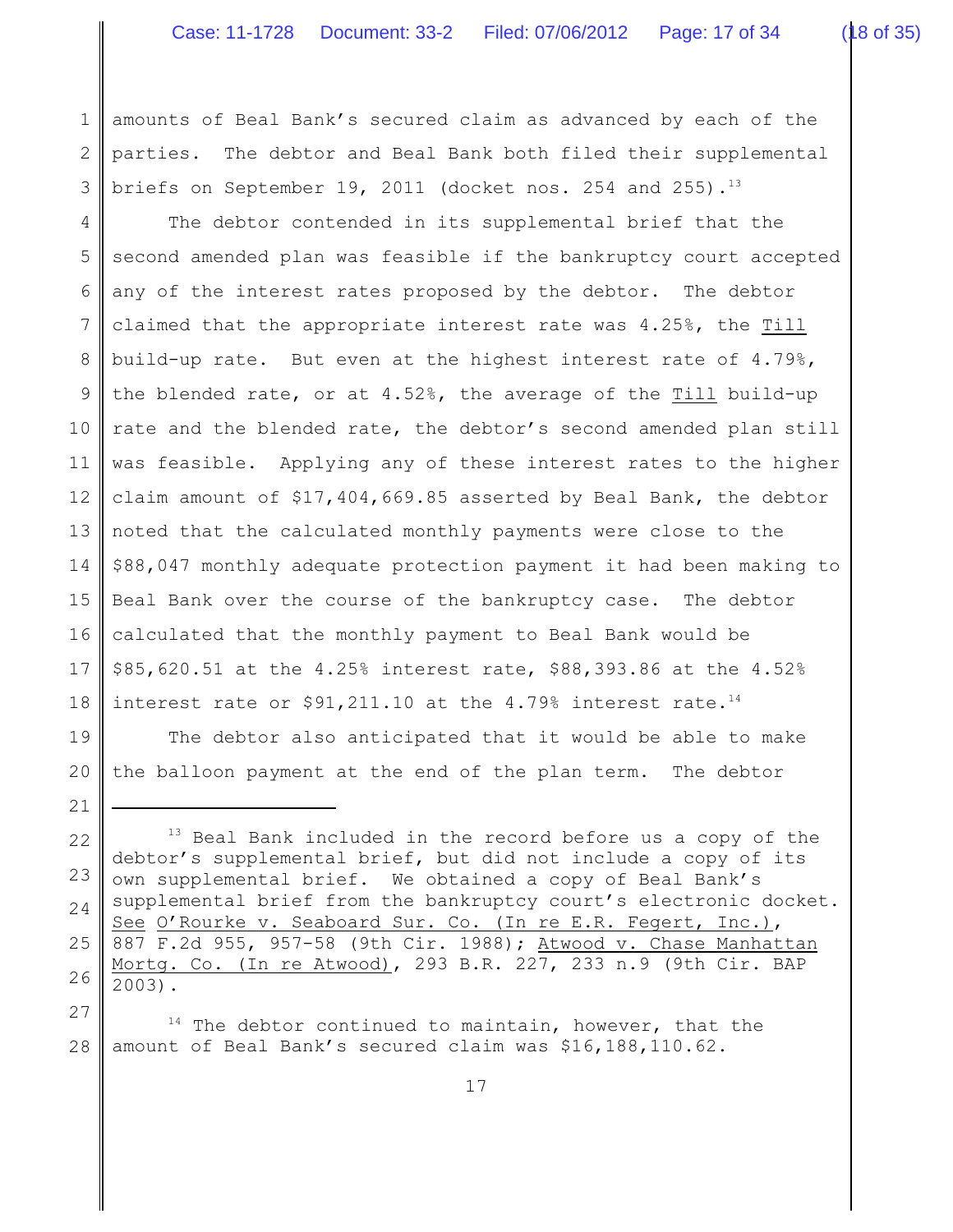1 2 3 4 5 6 asserted that it would have \$6 million in equity to work with at the end of the plan term, based on its proposed payoff schedule and the assumption that the real property's market value remained static. The debtor therefore believed that it would be able to refinance successfully or sell the real property to satisfy the balloon payment.

7 8 9 10 11 12 13 14 Beal Bank argued that the appropriate interest rate was 8.1%, the blended rate, as calculated by its own expert, Daniel Van Vleet ("Van Vleet"). Applying this interest rate to the \$17,404,669.85 claim amount asserted by Beal Bank, the monthly payment amortized over thirty years would be \$128,925. Even at the \$16,188,111 claim amount asserted by the debtor, Beal Bank calculated that the monthly payments amortized over thirty years would be \$119,913.

15 16 17 18 19 20 21 22 23 24 Beal Bank pointed out that the debtor's proposed loan term was ten years, maturing in 2021. If Allegiant early terminated its lease in April 2015 or continued with the lease to the end of its contracted term in April 2018, the debtor's cash flow potentially would be severely restricted well before the proposed loan maturity date. According to Beal Bank, the debtor did not provide any evidence that it could continue to service the debt obligation to Beal Bank following early termination or termination of the lease with Allegiant. Thus, Beal Bank concluded, the debtor's second amended plan was not feasible.

25 26 27 28 On December 13, 2011, the bankruptcy court held a hearing, orally issuing its fact findings and legal conclusions on the record. The bankruptcy court made detailed fact findings as to feasibility under § 1129(a)(11). With respect to the issue of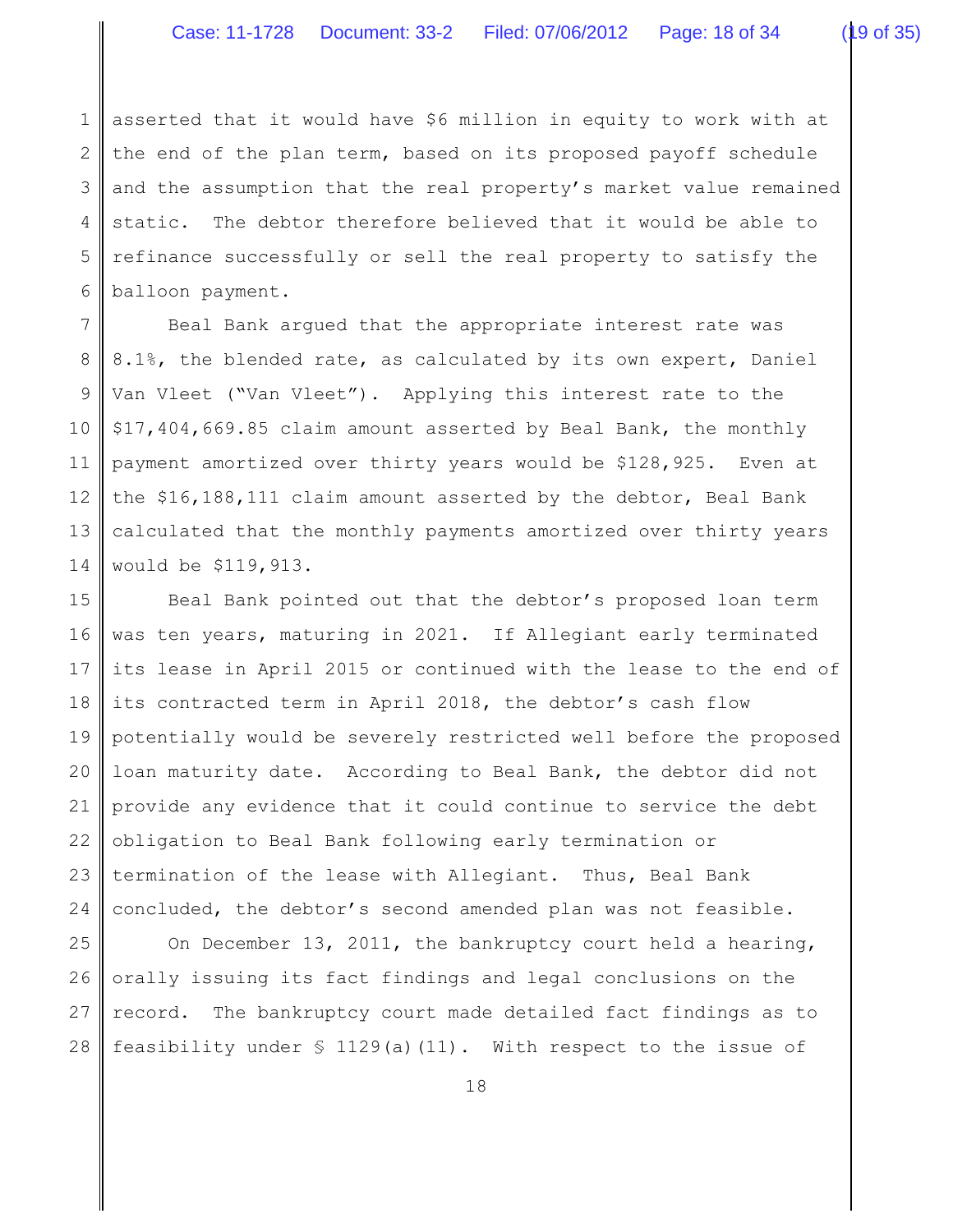1 2 3 4 good faith under  $\frac{129}{a}(3)$ , the bankruptcy court stated that "the [second amended] plan meets all the other requirements of Chapter  $11$  . . . ." Tr. of December 13, 2011 hr'g, 15:3-4. See also Tr. of December 13, 2011 hr'g, 4:3-4.

5 6 7 8 9 10 11 12 The bankruptcy court found that the 4.52% interest rate testified to by the debtor's expert was the appropriate cramdown interest rate. It adopted the 4.52% interest rate in light of the approach set forth by Till, which required the bankruptcy court to start with the prime rate and then build up or add to it based on risk factors. The bankruptcy court opined that Till only set 1% to 3% as the general range for risk factors, not as the limit.

13 14 15 16 17 18 19 20 21 22 23 24 The bankruptcy court adopted the findings set forth by Funsten, the debtor's expert, agreeing with his analysis of the risk factors. It adopted his conclusions "based upon the character of the loan, the fact that  $\ldots$  [there was] a building that's rented, a stable tenant, and the rent above market and above the amount needed to pay the debt, the collateral which again relate[d] to the building, and the circumstances peculiar to this debtor." Tr. of December 13, 2011 hr'g, 13:15-20. The bankruptcy court explained that it adopted the 4.52% interest rate "to account for the high risk if the debt [was] equal to [Beal Bank's] current claim." Tr. of December 13, 2011 hr'g, 13:24-25, 14:1.

25 26 27 28 It found Van Vleet's calculation of the interest rate to be flawed in several respects. The bankruptcy court determined that Van Vleet used a coerced-loan approach, not the blended-rate approach he claimed to have used. It moreover found that he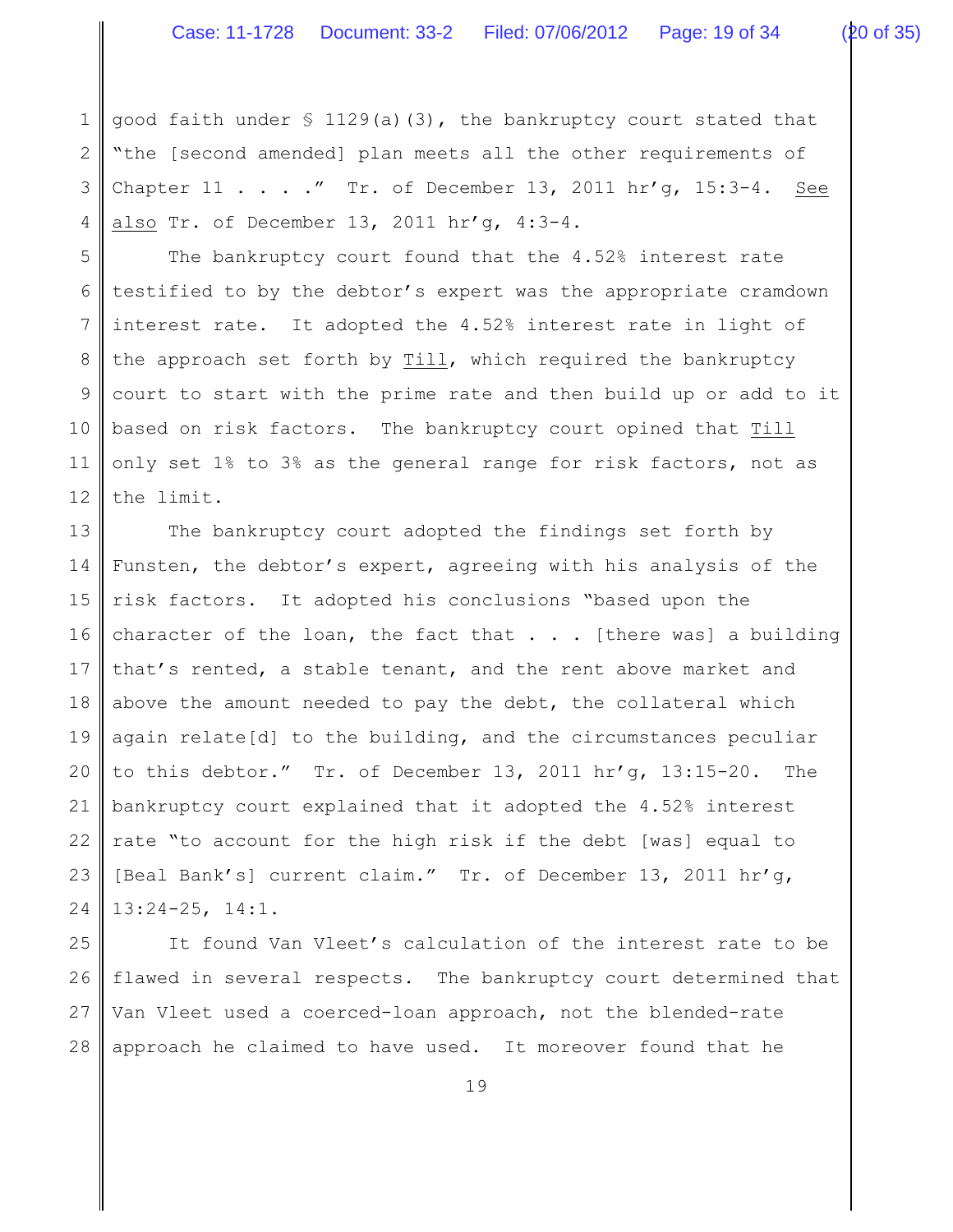1 2 "double-calculated" the risk to Beal Bank under the plan, applying an equity investor rate.

3 4 5 6 7 8 9 10 The bankruptcy court determined that the second amended plan was feasible based on the 4.52% interest rate proposed by the debtor and the \$17,404,669.85 claim amount asserted by Beal Bank. The bankruptcy court was careful to note that it was assuming the higher claim amount without deciding, "[f]or the purposes of determining the appropriate rate of interest which, in turn, require[d] an analysis based upon the amount of the debt[.]" Tr. of December 13, 2011 hr'g, 4:11-14.

11 12 13 14 15 16 17 18 19 20 21 The bankruptcy court also found it reasonably possible that the second amended plan was feasible because the debtor had sufficient income to fund it as the debtor received rental income exceeding the monthly payment amount to Beal Bank and would receive substantial damages from Allegiant in the event of early lease termination. The bankruptcy court believed it unlikely that Allegiant would early terminate the lease, given relocation costs and the special features offered by the office building. The bankruptcy court further reasoned that even if Allegiant did not renew the lease in April 2018, the debt to Beal Bank would be reduced to \$15,153,193.

22 23 24 25 26 It also recognized that the debtor had been making payments to Beal Bank in an amount equal to or close to the amount proposed under the second amended plan. The bankruptcy court further noted that the debtor's most recent operating report revealed that the debtor had a healthy cash balance.

27 28 The bankruptcy court found it reasonably possible that the debtor would be able to sell or refinance the real property such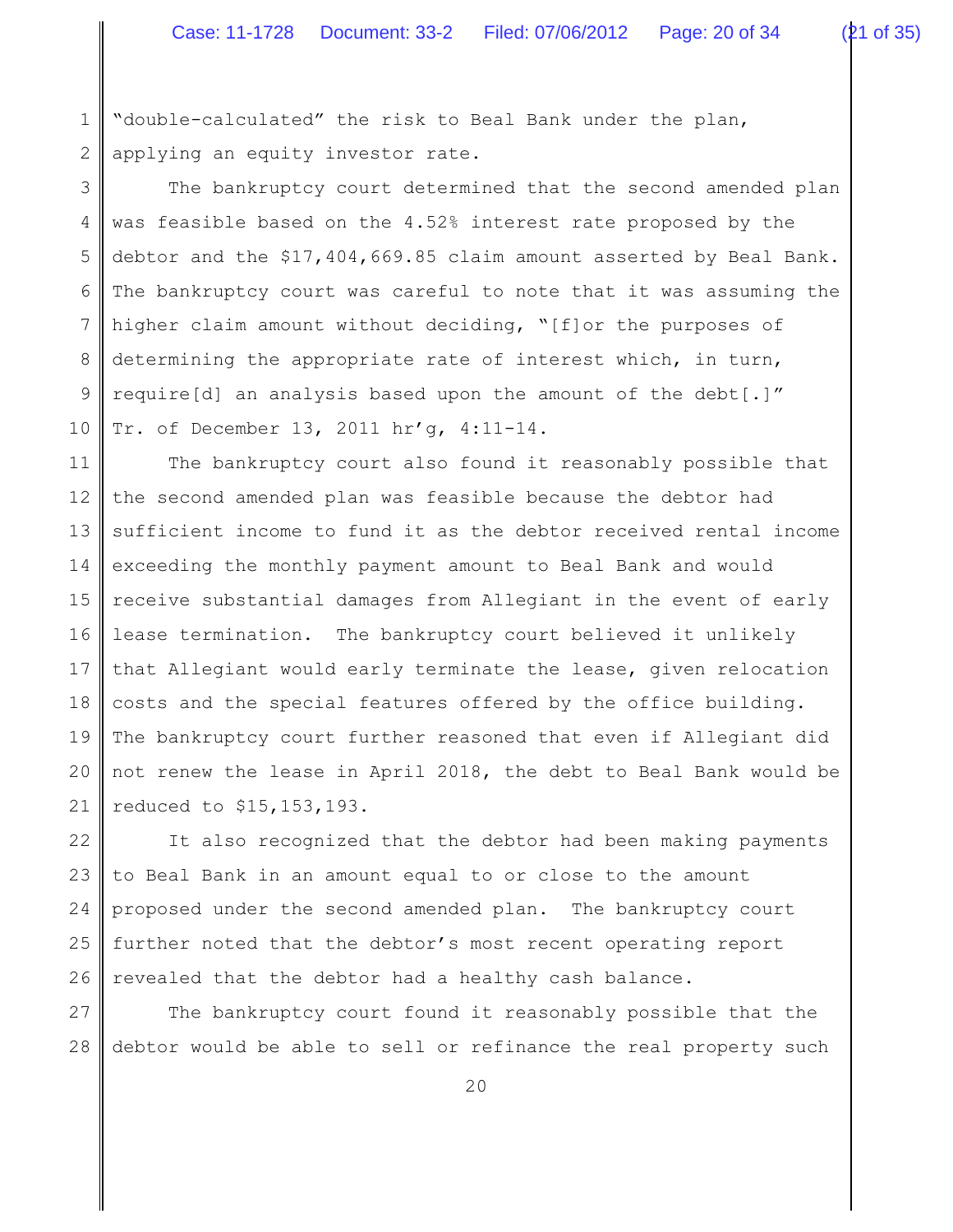1 2 3 4 5 6 7 8 9 10 11 12 13 14 that it would be able to make the balloon payment at the end of the ten-year plan term. The bankruptcy court determined that Funsten's report provided evidence as to the feasibility of a sale or refinance of the real property. It further determined that there was "nothing to suggest that the subject [real] property [would] decline in value," though it acknowledged that "any attempts to opine on the market conditions may be pure speculation with respect to the state of the economy and the market [in the area] in ten years[.]" Tr. of December 13, 2011 hr'g, 8:1-5. The bankruptcy court thus concluded that Beal Bank not only had an equity cushion at the time of the evidentiary hearing, but would have an even greater one in ten years because the debtor would have made payments under the second amended plan.

15 16 17 The bankruptcy court entered the plan confirmation order on December 21, 2011. Beal Bank timely appealed the plan confirmation order.

18 19 20 At oral argument, it was reported that the general unsecured claims had been paid in full, and payments to Beal Bank under the confirmed plan were current.

21

#### **JURISDICTION**

22 23 24 The bankruptcy court had jurisdiction under 28 U.S.C. §§ 1334 and 157(b)(2)(L) and (O). We have jurisdiction under 28 U.S.C. § 158.

#### **ISSUES**

26 27 (1) Did the bankruptcy court err in denying Beal Bank's ballot motion?

28

25

(2) Did the bankruptcy court err in confirming the debtor's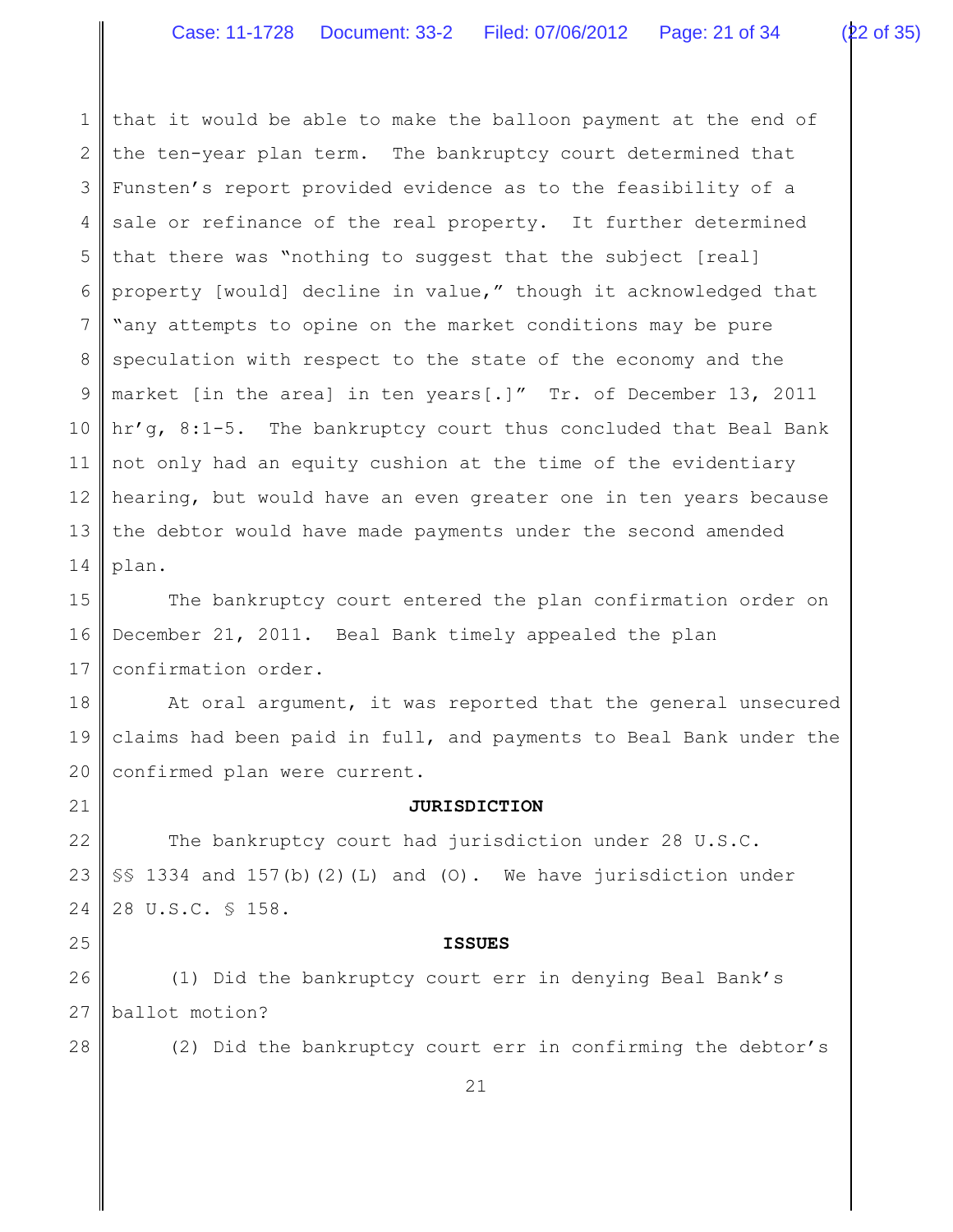1 2 second amended plan by finding that the debtor demonstrated that it was feasible?

3 4 5 (3) Did the bankruptcy court err in confirming the debtor's second amended plan by finding that the debtor filed it in good faith?

6

# **STANDARDS OF REVIEW**

7 8 9 10 11 The debtor and Beal Bank initially disagreed as to the standard of review that we should apply in reviewing the bankruptcy court's ruling under Rule 3018(a). At oral argument, counsel for the debtor agreed with Beal Bank that we should conduct our review under the abuse of discretion standard.

12 13 14 15 16 17 18 19 20 21 22 23 24 25 26 27 28 We have been unable to locate authority within the Ninth Circuit and elsewhere directly addressing this issue. We further note that the Bankruptcy Code does not define "cause." We nonetheless agree with the parties that the abuse of discretion standard of review applies here, as, within the context of chapter 11 cases, this standard of review has been applied to dismissals of chapter 11 cases for bad faith as "cause" under § 1112(b). See Marsch v. Marsch (In re Marsch), 36 F.3d 825, 828 (9th Cir. 1994) (per curiam) (reviewing for abuse of discretion bankruptcy court's decision to dismiss chapter 11 case as bad faith filing under  $\S$  1112(b)). We also note that Rule 3018(a) provides that the bankruptcy court may, but not necessarily must, permit a creditor to change its cast ballot, certainly implying that the court is vested with discretion in making its decision. We also review the bankruptcy court's decision to confirm a chapter 11 reorganization plan for an abuse of discretion. Computer Task Group, Inc. v. Brotby (In re Brotby), 303 B.R. 177,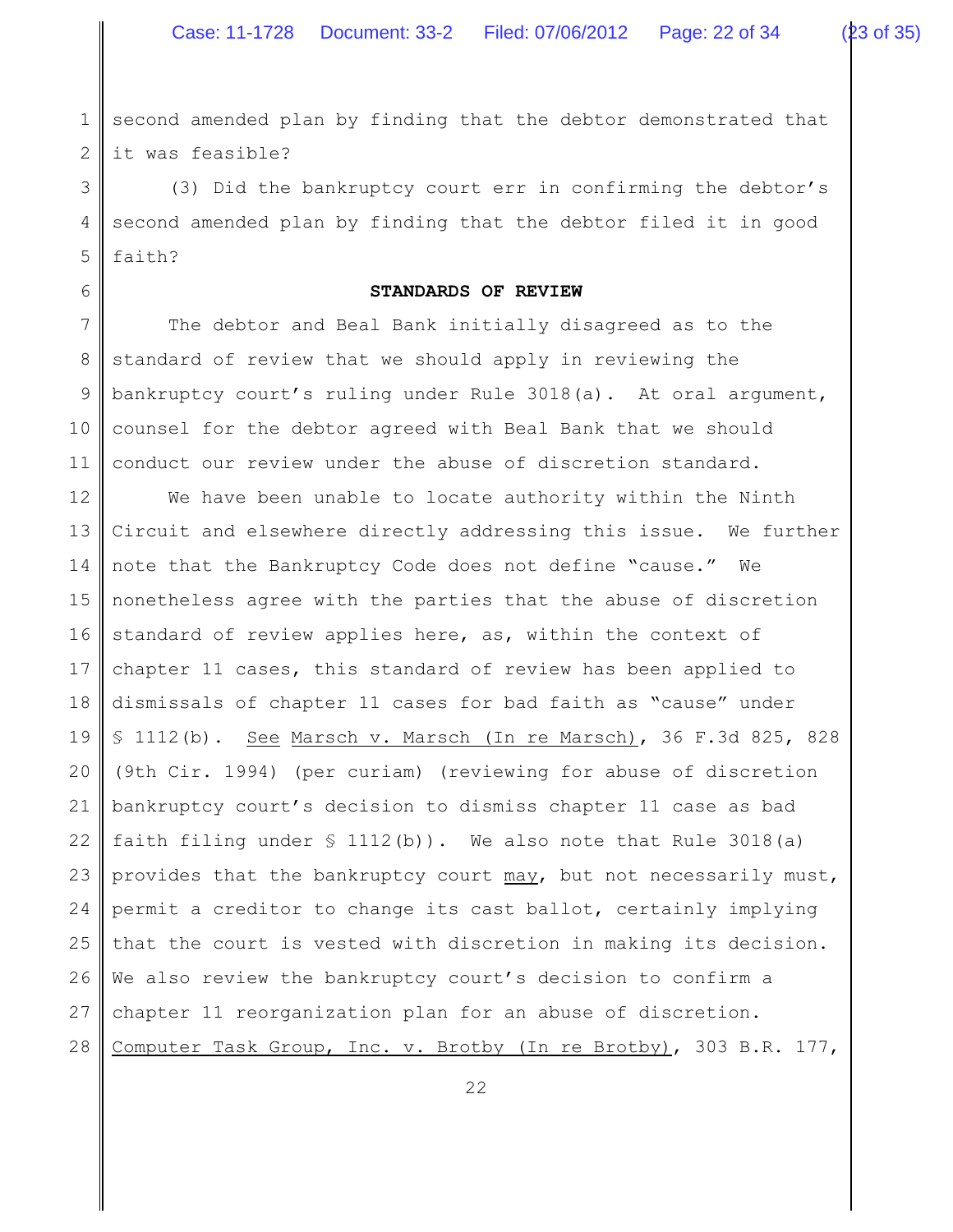1 184 (9th Cir. BAP 2003).

2 3 4 5 6 7 8 9 10 11 12 We apply a two-part test to determine objectively whether the bankruptcy court abused its discretion. United States v. Hinkson, 585 F.3d 1247, 1261-62 (9th Cir. 2009) (en banc). First, we "determine de novo whether the bankruptcy court identified the correct legal rule to apply to the relief requested." Id. Second, we examine the bankruptcy court's factual findings under the clearly erroneous standard. Id. at 1262 & n.20. We must affirm the bankruptcy court's factual findings unless those findings are "(1) 'illogical,' (2) 'implausible,' or (3) without 'support in inferences that may be drawn from the facts in the record.'" Id.

13 14 15 16 17 18 19 20 21 22 23 24 25 26 27 28 "Of course, a determination that a plan meets the requisite confirmation standards necessarily requires a bankruptcy court to make certain factual findings and interpret the law." Brotby, 303 B.R. at 184. We review the bankruptcy court's factual determinations regarding feasibility under  $\S$  1129(a)(11) and good faith under  $\frac{129(a)}{3}$  for clear error. Id. We will not disturb the bankruptcy court's factual determinations unless, after reviewing the entire evidence, we have a definite and firm conviction that a mistake has been made. Hinkson, 585 F.3d at 1260. We reverse the bankruptcy court only if we conclude that the bankruptcy court's factual determinations were illogical, implausible or without support in the record. Id. at 1261. If the bankruptcy court's "account of the evidence is plausible in light of the record viewed in its entirety," we may not reverse, even if we are convinced that, had we been in the position of factfinder, we would have weighed the evidence differently.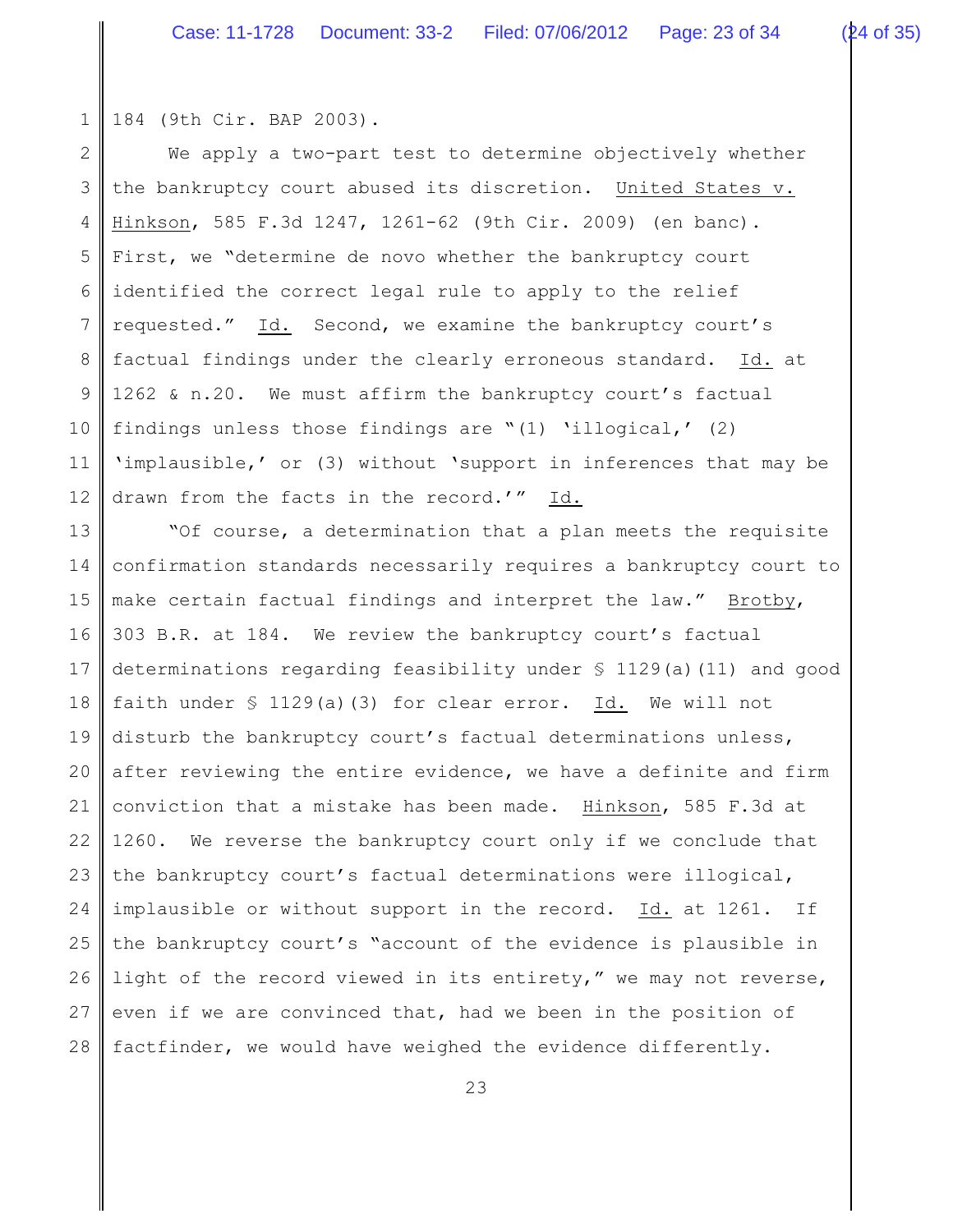| $\mathbf 1$   | Anderson v. City of Bessemer City, N.C., 470 U.S. 564, 573-74                                                                         |  |  |
|---------------|---------------------------------------------------------------------------------------------------------------------------------------|--|--|
| 2             | (1985). "Where there are two permissible views of the evidence,                                                                       |  |  |
| 3             | the factfinder's choice between them cannot be clearly                                                                                |  |  |
| 4             | erroneous." Id. at 574.                                                                                                               |  |  |
| 5             | We review de novo the following issues as they involve                                                                                |  |  |
| 6             | questions of law: (1) whether plan treatment "impairs" a                                                                              |  |  |
| 7             | creditor's claim and (2) the bankruptcy court's determination of                                                                      |  |  |
| 8             | what factors to apply in a value determination. Conn. Gen. Life                                                                       |  |  |
| $\mathcal{G}$ | Ins. Co. v. Hotel Assocs. of Tucson (In re Hotel Assocs. of                                                                           |  |  |
| 10            | Tucson), 165 B.R. 470, 473 (9th Cir. BAP 1994). We accord                                                                             |  |  |
| 11            | substantial deference to the bankruptcy court's cramdown interest                                                                     |  |  |
| 12            | rate determinations.<br>Id.                                                                                                           |  |  |
| 13            | We may affirm on any basis supported by the record. Shanks                                                                            |  |  |
| 14            | v. Dressel, 540 F.3d 1082, 1086 (9th Cir. 2008).                                                                                      |  |  |
|               | <b>DISCUSSION</b>                                                                                                                     |  |  |
| 15            |                                                                                                                                       |  |  |
| 16<br>17      | The bankruptcy court did not err in denying Beal Bank's<br>Α.<br>ballot motion                                                        |  |  |
| 18            | Rule $3018(a)^{15}$ allows a creditor to change its vote only on                                                                      |  |  |
| 19            | a showing of cause. As one bankruptcy court points out, the                                                                           |  |  |
| 20            | Bankruptcy Code does not provide any guidance as to what                                                                              |  |  |
| 21            | constitutes cause under Rule 3018(a). In re CGE Shattuck, LLC,                                                                        |  |  |
| 22            | 2000 WL 33679416 (Bankr. D.N.H. 2000).                                                                                                |  |  |
| 23            | The test for determining whether cause has been shown                                                                                 |  |  |
| 24            | should not be a difficult one to meet. As long as the<br>reason for the vote change is not tainted, the change of                     |  |  |
| 25            | vote should usually be permitted. The court must only<br>ensure that the change is not improperly motivated.                          |  |  |
| 26            |                                                                                                                                       |  |  |
| 27            | <sup>15</sup> Rule 3018(a) provides, in relevant part, "For cause<br>shown, the court after notice and hearing, may permit a creditor |  |  |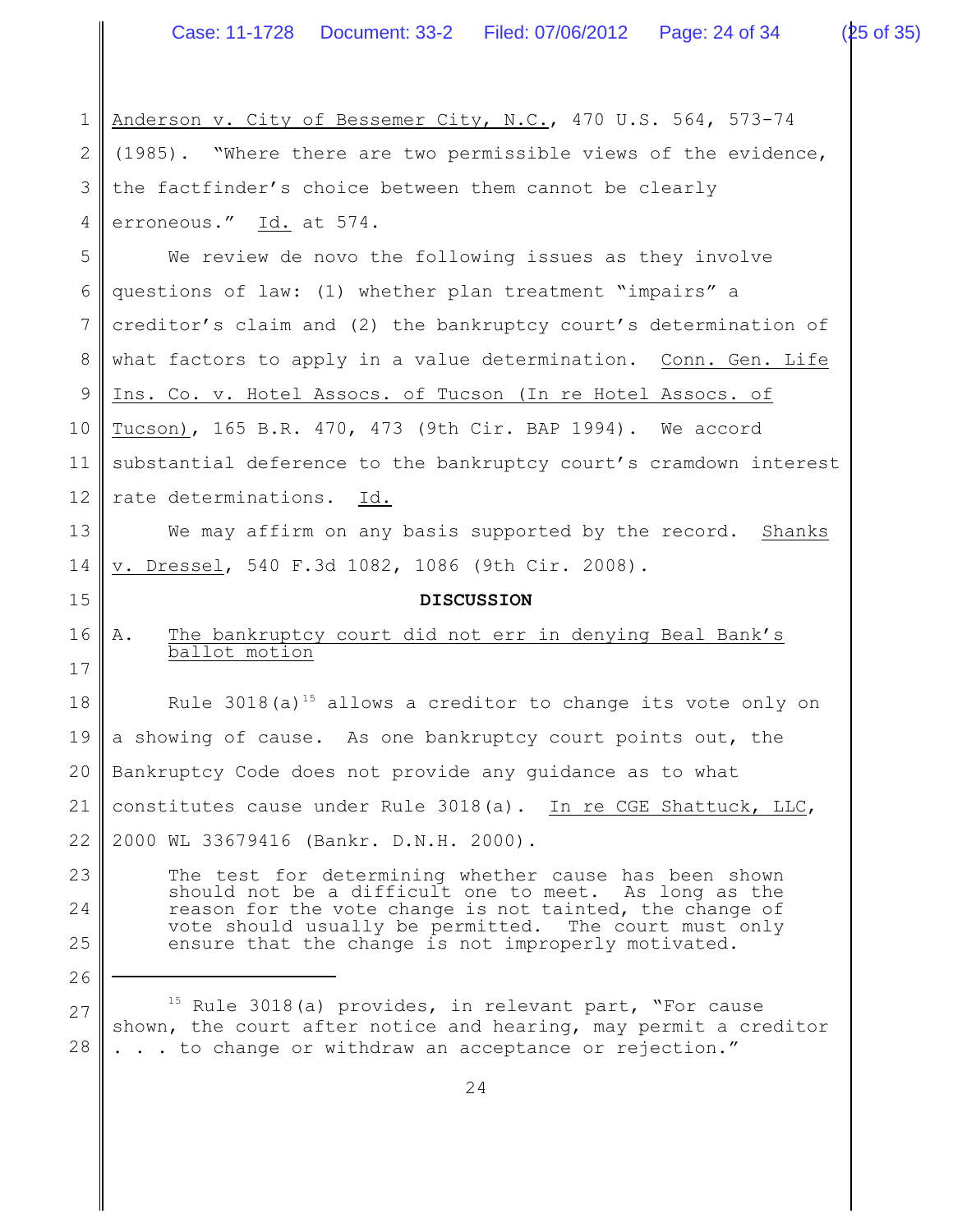1 2 Kellogg Square P'ship, 160 B.R. at 334 (citing 8 Collier on Bankruptcy ¶ 3018.01[4] (15th ed. 1990)).

3 4 5 6 7 8 9 10 11 12 13 14 15 Here, Beal Bank emphasizes that the threshold to show cause under Rule 3018(a) is low. A creditor only need demonstrate that it has no "tainted" or improperly motivated reason for withdrawing its vote. Beal Bank freely admitted to the bankruptcy court and at oral argument that it bought Benedict's claim for the express purpose of blocking confirmation of a plan it believed to be proposed in bad faith by the debtor. According to Beal Bank, the bankruptcy court did not find this reason for its request to change Benedict's vote to be either tainted or improperly motivated. Appellant's Ballot Motion Opening Brief at 15. Because it did not find Beal Bank's request to withdraw Benedict's vote to be improper, Beal Bank argues, the bankruptcy court simply should have granted the ballot motion.

16 17 18 19 20 21 22 23 24 25 Beal Bank moreover contends that cause under Rule 3018(a) should be presumed to exist when a creditor seeks to withdraw its vote before the ballot deadline. Appellant's Ballot Motion Opening Brief at 26. Beal Bank argues that to deny a creditor's request to withdraw its vote when it was made before the ballot deadline would deprive the creditor "the full benefit of their right of franchise under Chapter 11." Appellant's Ballot Motion Opening Brief at 28. As long as the debtor suffers no prejudice from the creditor's withdrawal of the vote, Beal Bank reasons, the bankruptcy court should allow the creditor to do so. Id.

26 27 28 Little authority exists addressing this issue. In In re Kellogg Square P'ship, 160 B.R. 332 (Bankr. D. Minn. 1993), the bankruptcy court faced facts similar to the matter before us. In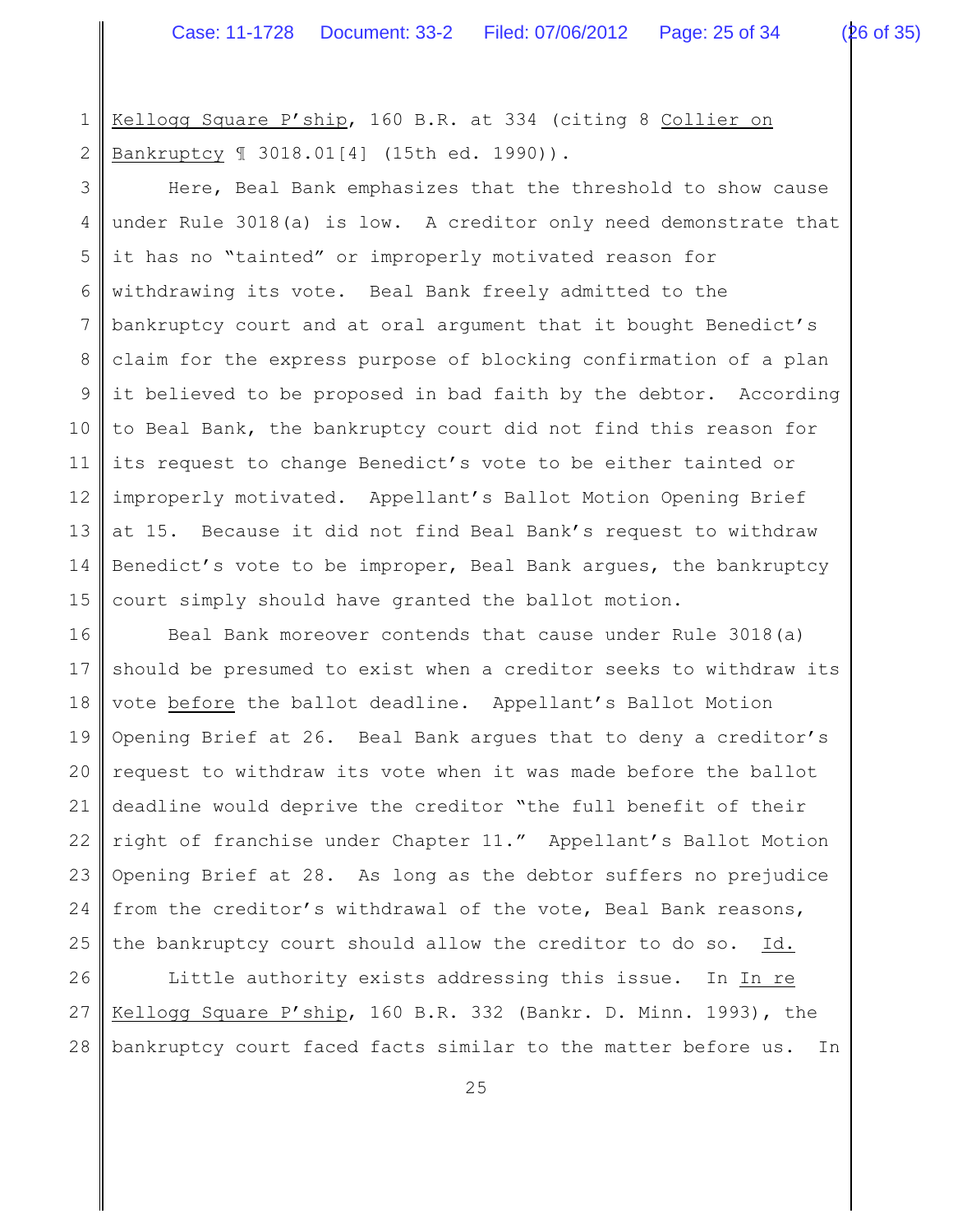1 2 3 4 5 6 7 8 9 10 Kellogg Square P'ship, Prudential Insurance Company of America ("Prudential"), the debtor's largest and only secured creditor, purchased claims from several of the debtor's unsecured creditors. Prudential obtained assignments of these claims after these creditors had cast their votes accepting the debtor's plan. Prudential then moved to change the acceptances to rejections under Rule 3018(a). Like Beal Bank, Prudential's strategy in purchasing the claims and changing the votes was to defeat confirmation of the debtor's plan so as to avoid cramdown treatment of its secured claim.

11 12 13 14 15 16 17 18 19 20 21 22 23 24 25 26 27 The bankruptcy court found that Prudential did not show cause under Rule 3018(a) to modify the votes, as the only cause alleged by Prudential was that it would not have voted the claims in favor of the debtor's plan. Kellogg Square P'ship, 160 B.R. at 335. The bankruptcy court reasoned that allowing an assigneecreditor to change the vote previously cast by the assignor undermines a basic principle of assignments. Id. Generally, "an entity which acquires a claim [against a bankruptcy estate] steps into the shoes of that claimant, enjoying both the benefits and the limitations of the claim, as a successor in interest." Id. (quoting In re Applegate Prop., Ltd., 133 B.R. 827, 833 (Bankr. W.D. Tex. 1991) (internal quotation marks omitted)). The bankruptcy court concluded that "where an entity acquires a creditor's claim after the creditor has already cast a vote on a plan of reorganization, the assignor-creditor's evidenced commitment to that specific participation in the case is a permanent, binding limitation on the transferred claim." Id.

28

It further reasoned that allowing an assignee-creditor to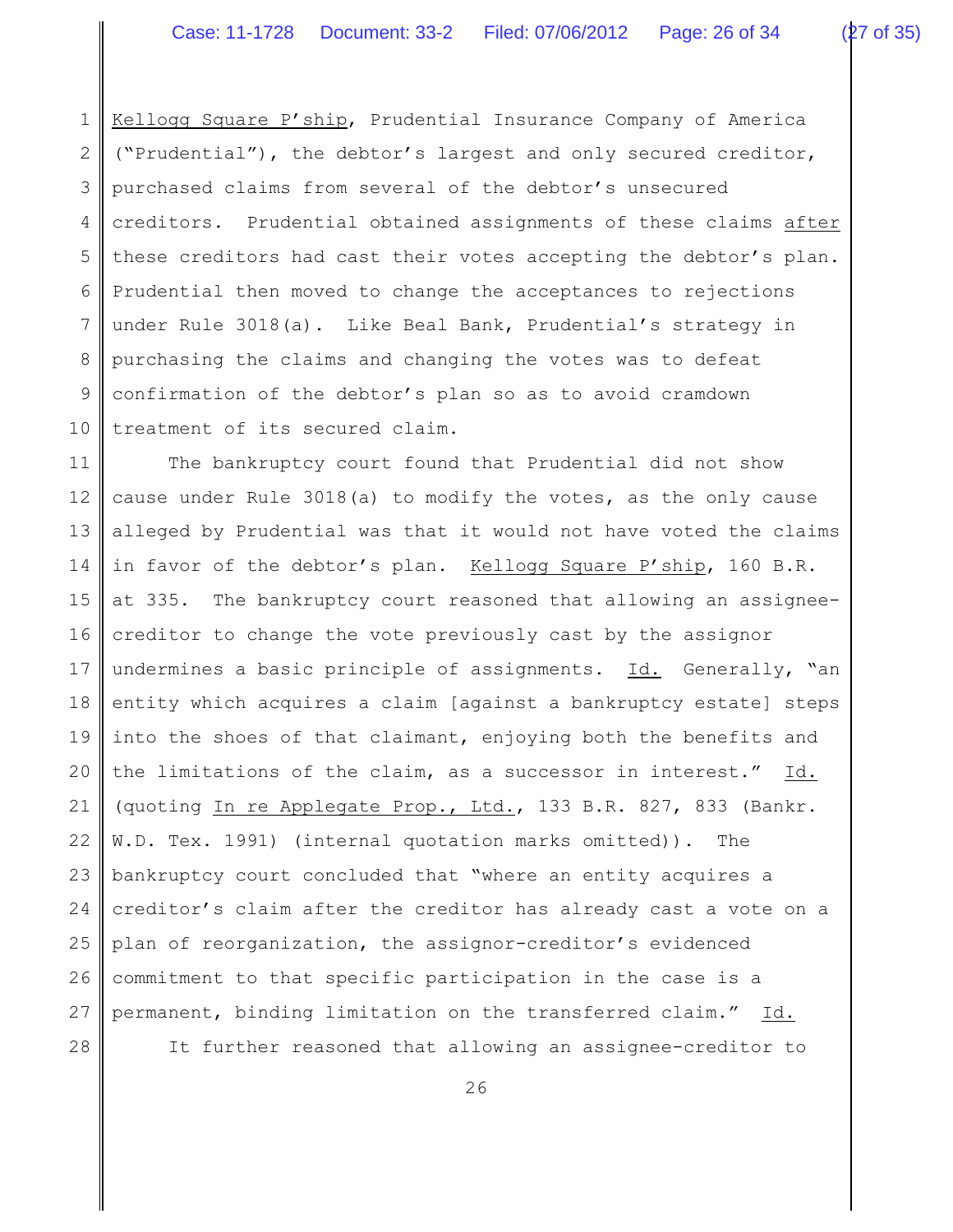1 2 3 4 5 6 7 8 9 change the assignor's previously cast vote would undercut the "certainty in the dynamics of reorganization under chapter 11." Id. "[W]ere pre-transfer votes not binding on the assignees of claims, creditors would be left to select not the best plan [of reorganization] but the best deal they might be able to individually negotiate, with the major constituencies vying for control of the case, behind the scene of the confirmation process." Id. (quoting Applegate Prop., Ltd., 133 B.R. at 836 (internal quotation marks omitted)).

10 11 12 13 14 15 16 17 18 19 Beal Bank contends that the reasoning of Kellogg Square P'ship goes against current Ninth Circuit authority concerning the law of assignments as set forth in Boyajian v. New Falls Corp. (In re Boyajian), 564 F.3d 1088 (2009). Boyajian established that an assignee-creditor may pursue a  $\S$  523(a)(2)(B) action against a debtor as long as the assignee-creditor shows that the original creditor relied on the debtor's materially false statement. Because the reasoning of Kellogg Square P'ship conflicts with Boyajian, Beal Bank argues, it does not apply here.

20 21 22 23 24 25 26 We do not quibble with Beal Bank in its assertion that, as the assignee-creditor, it had the right to seek withdrawal of Benedict's vote. But Beal Bank misses the essential point of Kellogg Square P'ship: like the bankruptcy court here, the Kellogg Square P'ship bankruptcy court found that Prudential did not establish cause under Rule 3018(a) to change the vote of the assignor-creditors.

27 28 The bankruptcy court in In re MCorp Fin., Inc., 137 B.R. 237 (Bankr. S.D. Tex. 1992), also considered a motion to allow a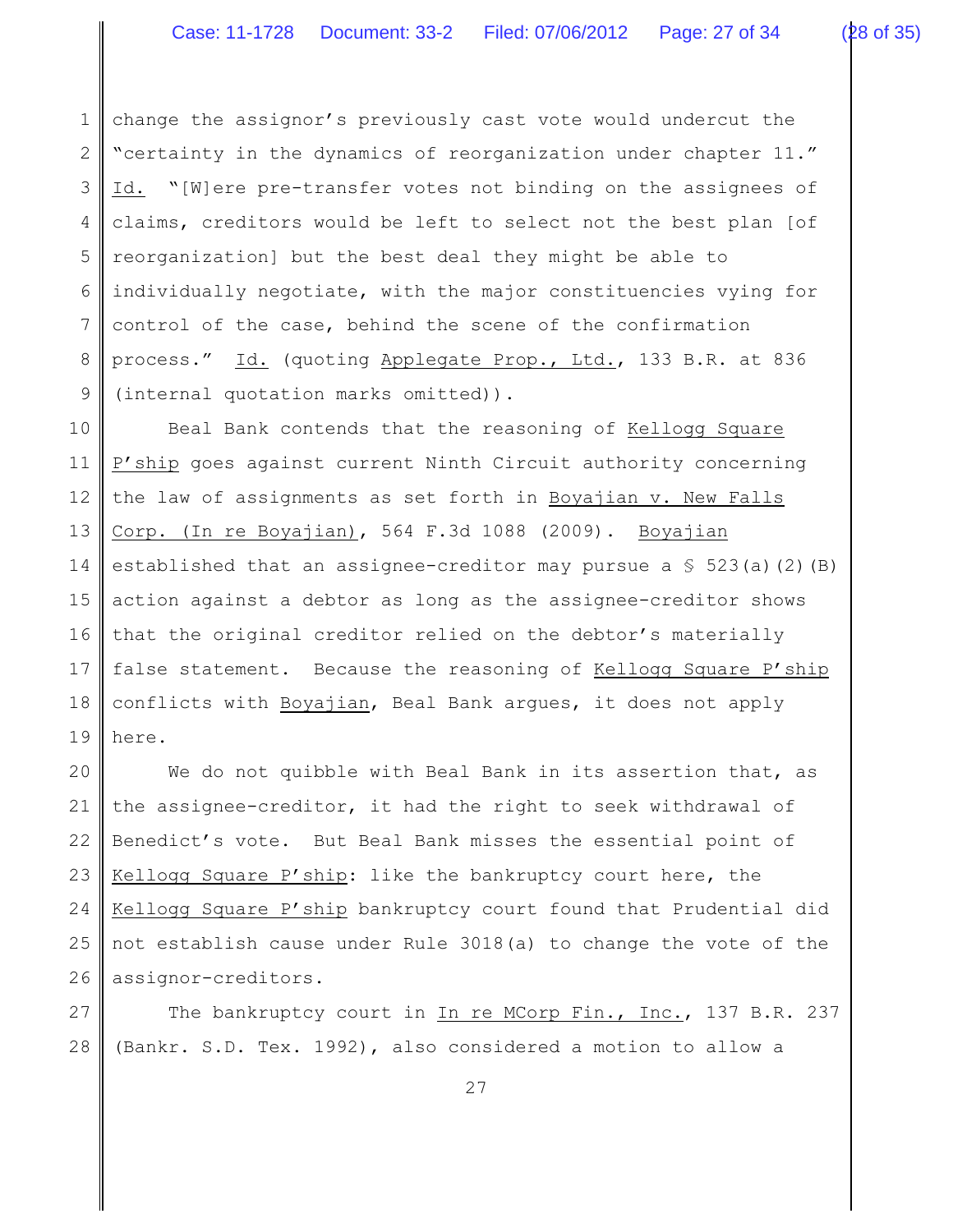1 2 3 4 5 6 7 8 9 10 11 12 13 14 change in vote on a chapter 11 plan. In MCorp Fin., Inc., an unsecured creditor moved to change his vote rejecting the chapter 11 plan to one accepting it shortly after he reached an agreement with the debtor regarding treatment of his claim in the chapter 11 plan. After pointing out that a change in vote under Rule 3018(a) is the exception rather than the rule, id. at 238, the bankruptcy court went on to indicate that the standard for such a change is fairly relaxed, echoing the Kellogg bankruptcy court in citing Collier. The bankruptcy court then listed examples justifying vote changes, including "a breakdown in communications at the voting entity, misreading the terms of the plan, or execution of the first ballot by one without authority. In such circumstances, the vote could be changed in order to allow the voting entity to intelligently express its will." Id.

15 16 17 18 19 20 21 22 23 24 25 The bankruptcy court in MCorp Fin., Inc. ultimately denied the unsecured creditor's motion to change his vote, determining that his requested vote change was "prompted by a subsequent agreement, and was made in writing only after testimony in the confirmation hearing which made the ballot important." Id. at 239. It found that "the timing of the change [was] highly suspect, and the evidence [did] not overcome the possibility of improper motivation." Id. The bankruptcy court concluded that the unsecured creditor failed to meet his burden of proof to establish that the requested change was not improperly motivated. Id.

26 27 28 Beal Bank maintains that the bankruptcy court did not find that it had an improper motivation in seeking to withdraw Benedict's claim. But the bankruptcy court did make such a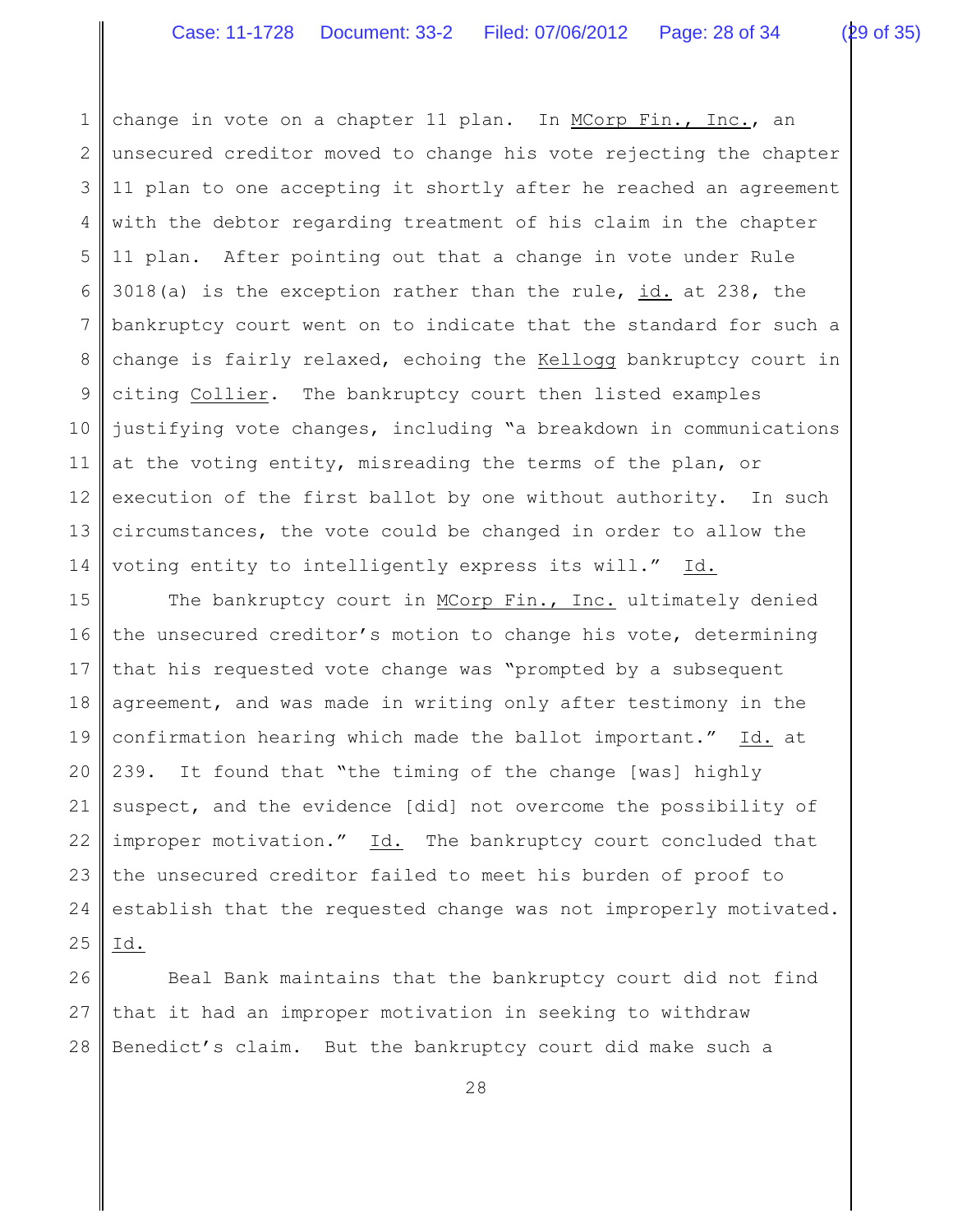1 2 3 4 finding: it found that Beal Bank's reason to block confirmation "did the process violence." It further found that it was not "appropriate [for creditors] to wait 'til the plans [were] balloted and then decide what claims [they were] going to buy."

5 6 7 8 9 The bankruptcy court moreover found that "cause" under Rule 3018(a) required something more than a mere change of heart. It determined that withdrawing a previously cast vote for the purpose of strategy (i.e., for the purpose of blocking plan confirmation) was not cause under Rule 3018(a).

10 11 12 13 14 15 The bankruptcy court found that Beal Bank did not establish cause for withdrawing Benedict's vote. It further found that Beal Bank's reason for withdrawing Benedict's vote was improperly motivated. While it is a close question, we conclude that the bankruptcy court did not abuse its discretion in denying the ballot motion.

16 B. The bankruptcy court did not err in finding that the debtor's second amended plan was feasible

17

18 19 20 21 22 23 24 25 26 27 28 "To confirm a plan, a bankruptcy court must find that the plan is feasible, meaning that confirmation of the plan is not likely to be followed by the liquidation, or the need for further financial reorganization, of the debtor." Sherman v. Harbin (In re Harbin), 486 F.3d 510, 517 (9th Cir. 2007). Feasibility requires only that the debtor demonstrate that the plan has a "reasonable probability of success." Acequia, Inc. v. Clinton (In re Acequia, Inc.), 787 F.2d 1352, 1364 (9th Cir. 1986). "The Code does not require the debtor to prove that success is inevitable or assured, and a relatively low threshold of proof will satisfy  $$ 1129(a)(11)$  so long as adequate evidence supports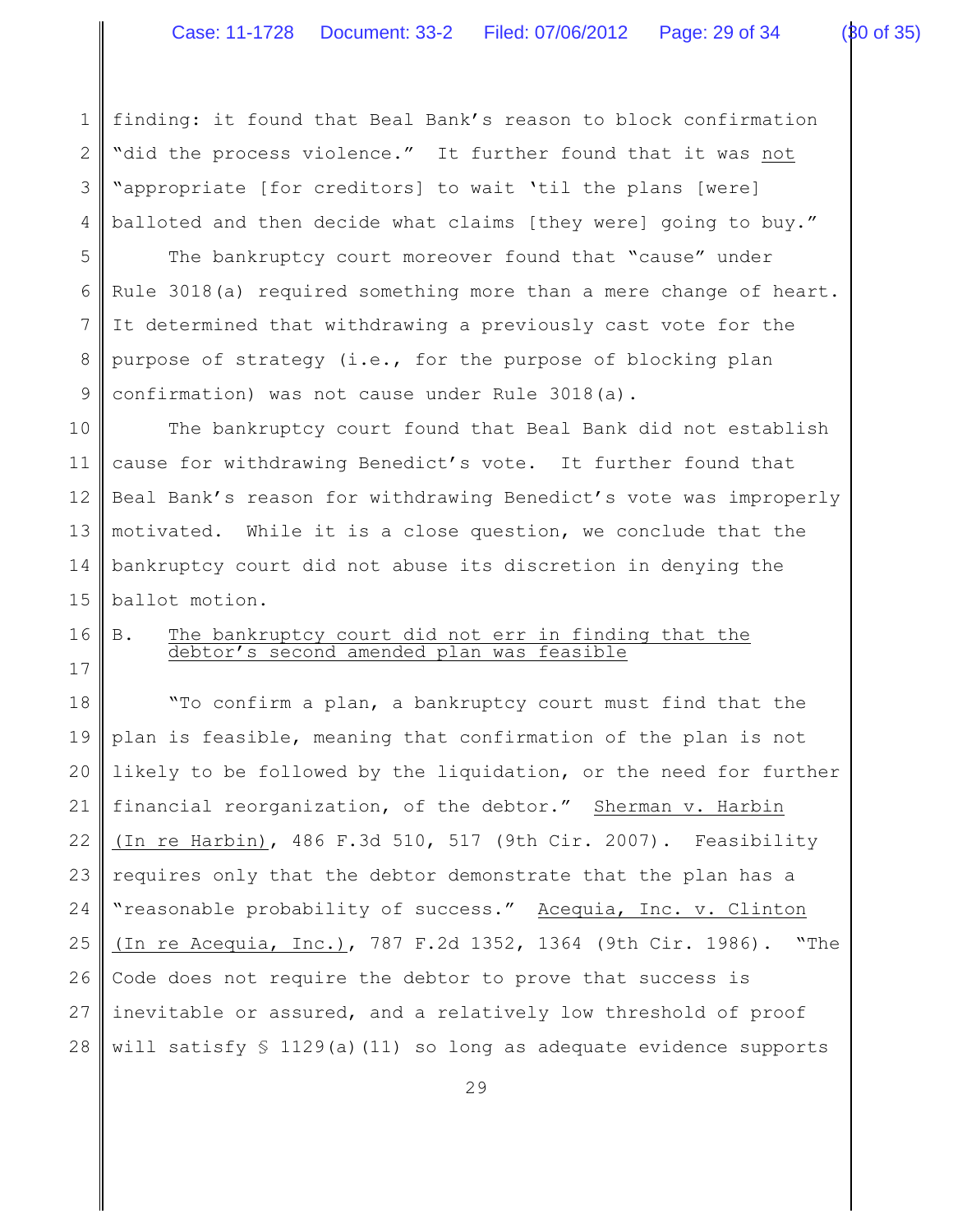1 2 3 4 5 6 7 8 9 10 11 a finding of feasibility." Wells Fargo Bank v. Loop 76, LLC (In re Loop 76, LLC), 465 B.R. 525, 544 (9th Cir. BAP 2012). The debtor cannot confirm a plan that is "a visionary scheme which promises more than the debtor can deliver." Id. (quoting Wiersma v. O.H. Kruse Grain & Milling (In re Wiersma), 324 B.R. 92, 112-13 (9th Cir. BAP 2005), aff'd in part, rev'd in part on other grounds, 227 Fed. Appx. 603 (9th Cir. 2007) (internal quotation marks omitted)). "Because feasibility is an issue of fact, we give due regard to the bankruptcy court's evaluation of witness testimony and any inferences drawn by the court." Loop 76, LLC, 465 B.R. at 544.

12 13 14 15 16 17 18 19 20 21 22 23 24 25 26 Beal Bank contends that the debtor failed to provide evidence of sufficient cash flow to fund and maintain its business operations and pay its plan obligations. Beal Bank moreover argues that the debtor did not provide any evidence that it likely will be able to refinance or sell the real property at the end of the plan term to make the balloon payment. In particular, Beal Bank argued that the debtor offered no expert testimony on feasibility or on the likelihood of refinancing the real property and no projections or other "concrete" evidence of sufficient cash flow. Beal Bank further argued that the debtor also failed to offer evidence as to the value of the real property beyond the confirmation date; it provided no evidence of the real property's value on early termination or termination of the lease with Allegiant or the maturity date of the loan with Beal Bank.

27 28 Beal Bank points out that the bankruptcy court relied on a statement made by Funsten in his interest rate report in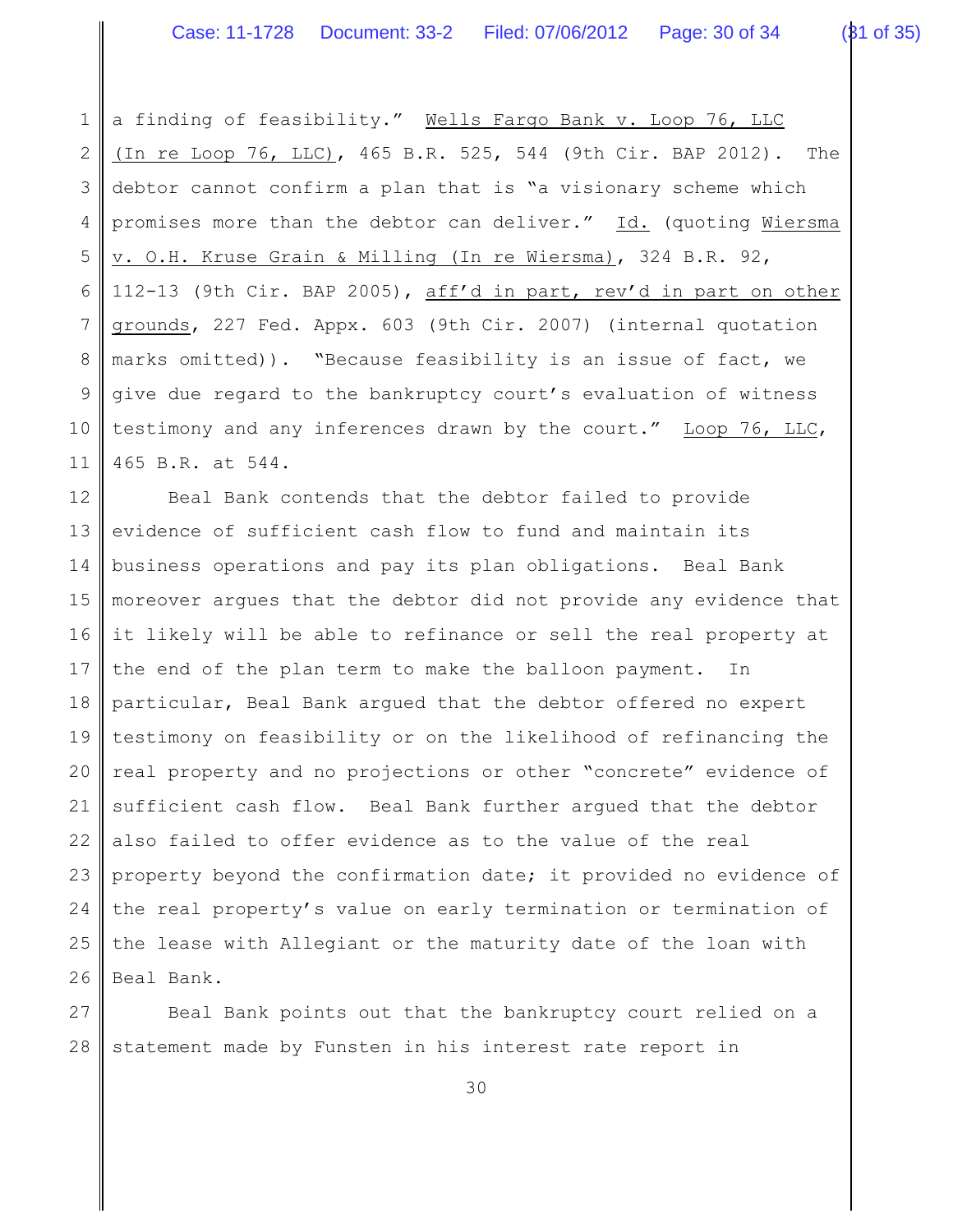1 2 3 4 5 6 7 8 9 10 determining that the plan was feasible. Specifically, on page 520 of his report, Funsten stated that "if commercial property values in 2021 are no different than today, the remaining principal to be refinanced will have a loan-to-value ("LTV") of 68%." Beal Bank stresses that Funsten was the debtor's interest rate expert and was not qualified as an expert on financing or any other aspect of feasibility. It also contends that the real property valuation report provided by the debtor's other expert witness, Charles Jack, was faulty in its assumption that the real property's value will remain unchanged.

11 12 13 14 15 16 17 18 19 20 21 22 23 24 25 Beal Bank overstates the bankruptcy court's reliance on Funsten's report in its feasibility determination. The bankruptcy court mentioned that Funsten's report provided evidence as to the potential for refinancing or sale of the real property, but it looked to other evidence in determining the second amended plan's feasibility. The bankruptcy court found that the second amended plan was feasible because: (1) the debtor had sufficient income to fund the second amended plan because the rental income it received exceeded the monthly payments to Beal Bank; (2) the debtor stood to receive substantial damages (approximately \$1.2 million) from Allegiant in the event of early lease termination; (3) Beal Bank had a sizeable equity cushion, based on the current real property valuation, which only would grow over time as the debtor made payments under the second amended plan; and (4) the debtor had a healthy cash balance.<sup>16</sup>

26

27

 $16$  We also point out that the debtor presented evidence that it intended to save the difference between the rental income from (continued...)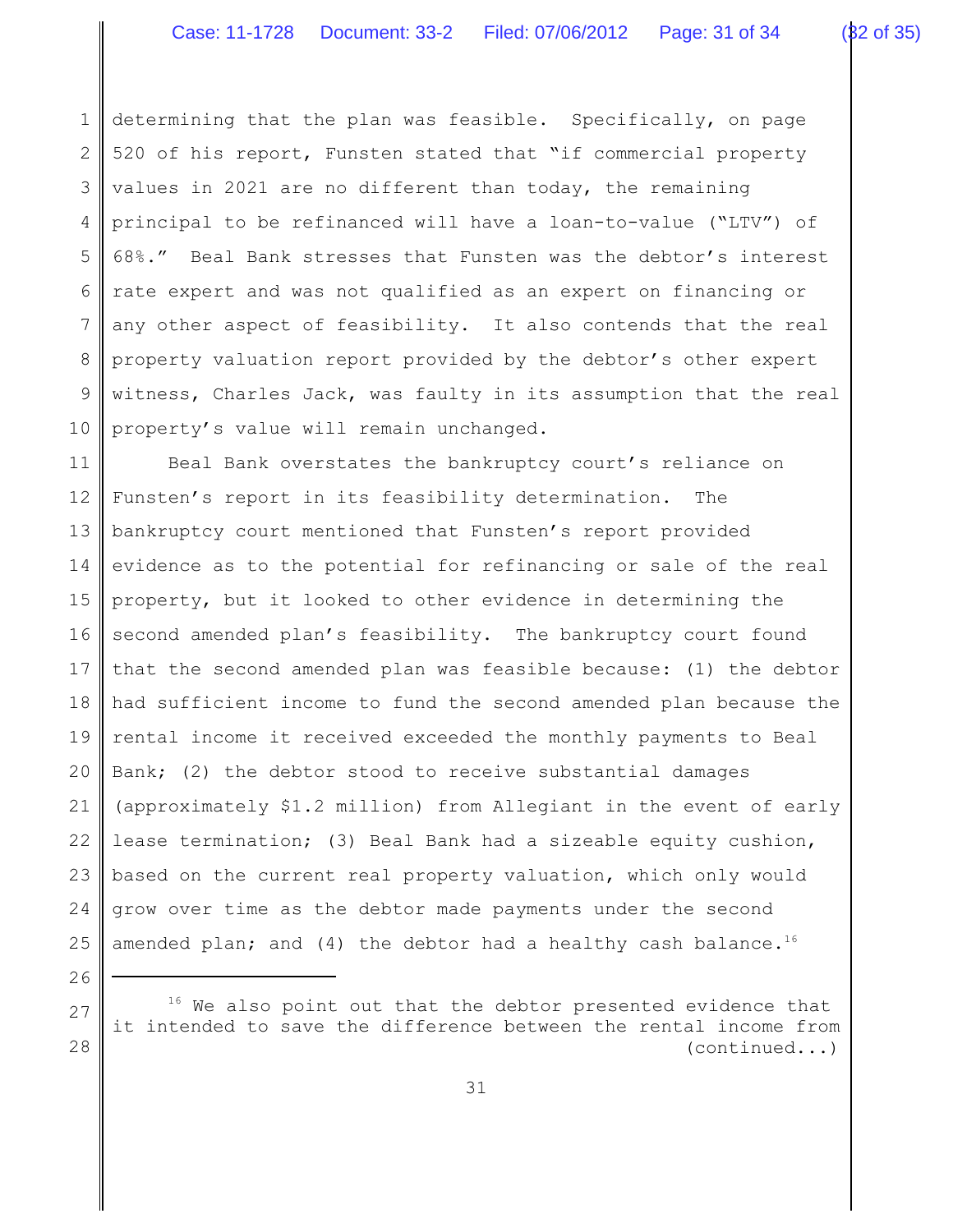1

2

3

4

5

6

7

25

The bankruptcy court further determined that there was nothing in the evidence before it suggesting that the real property's value would decline. It also determined that it was unlikely that Allegiant would terminate the lease early, based on the real property's unique characteristics and the costs to Allegiant in relocating. Beal Bank moreover did not offer any evidence indicating that the real property's value would decline.

8 9 Beal Bank also did not dispute the debtor's current valuation of the real property.

10 11 12 13 14 15 16 Although the debtor apparently did not provide income projections, its monthly operating reports suffice to show that it had sufficient cash flow to fund the second amended plan. Beal Bank did not object to any of the monthly operating reports submitted by the debtor or offer any evidence of its own indicating that the debtor had insufficient cash flow to fund the second amended plan.

17 18 Based on the record before us, we conclude that it supports the bankruptcy court's feasibility determination.

19 20 C. The bankruptcy court made determinations as to good faith under § 1129(a)(3)

21 22 23 24 "Section 1129(a)(3) does not define good faith. A plan is proposed in good faith where it achieves a result consistent with the objectives and purposes of the Code. The requisite good faith determination is based on the totality of the

26 27 28  $16$  (...continued) Allegiant and the payments to Beal Bank to build up its cash reserves to continue funding the plan if Allegiant terminated the lease early.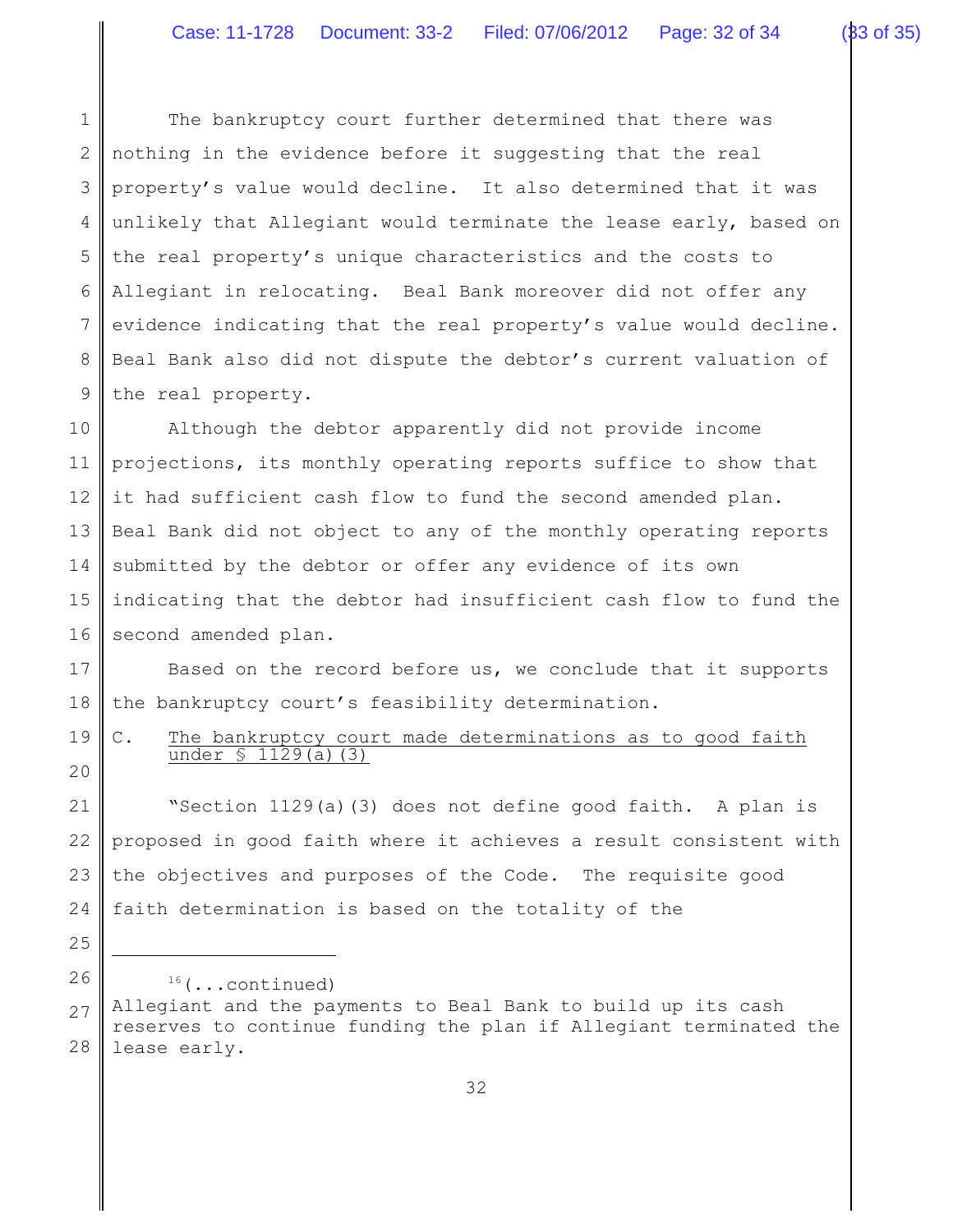1 2 3 4 5 6 7 circumstances." Platinum Capital, Inc. v. Sylmar Plaza, LP (In re Sylmar Plaza, LP), 314 F.3d 1070, 1074 (9th Cir. 2002) (citations omitted). The creation of an impaired class in "an attempt to gerrymander a voting class of creditors is indicative of bad faith" for purposes of § 1129(a)(3). Conn. Gen. Life Ins. Co. v. Hotel Assocs. of Tucson (In re Hotel Assocs. of Tucson), 165 B.R. 470, 475 (9th Cir. BAP 1994).

8 9 10 11 12 Beal Bank asserts that the debtor did not propose the second amended plan in good faith because it created an artificially impaired class by providing deferred, no-interest payments to Marquis & Aurbach and Benedict, though the debtor had ample funds with which to pay them in full on the effective date.

13 14 15 16 17 18 19 20 21 22 23 24 25 26 27 28 The record in its totality amply supports a conclusion that the debtor's second amended plan achieves a result consistent with the objectives and purposes of the Bankruptcy Code. See Shanks, 540 F.3d at 1086; In re Sylmar Plaza, LP, 314 F.3d at 1074. The debtor presented a feasible plan that will pay all allowed claims in full over time. Beal Bank will retain its security interest in the real property until its allowed claim, with interest at an appropriate rate, is paid in full. As noted above, the evidence submitted by the debtor in support of confirmation presented multiple business and economic reasons for deferring payment of allowed unsecured claims. In light of our review of the entire record, we do not have a definite and firm conviction that the bankruptcy court erred in determining that the debtor proposed its second amended plan in good faith, or in its ultimate determination that the debtor satisfied the requirements for confirmation of its second amended plan.